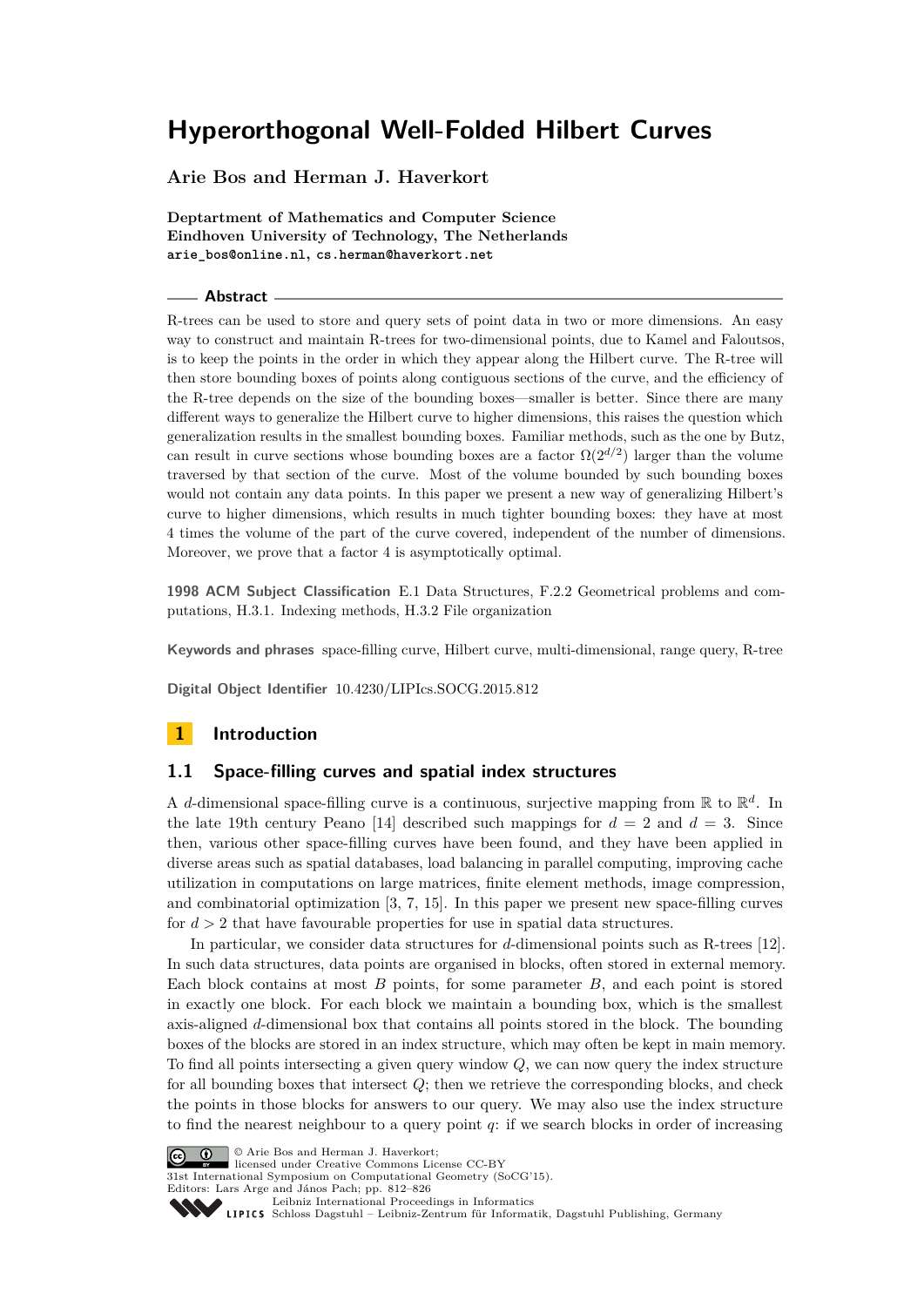<span id="page-1-0"></span>

**Figure 1** (a) Sketch of Hilbert's space-filling curve. (b) Blocks of an R-tree or similar data structure with  $B = 3$ . (c) Box-to-curve ratio of the section between p and  $q = \text{area of the bounding}$ box of the curve section *S* between *p* and *q*, divided by the area covered by *S*:  $12 \cdot 12/87 \approx 1.66$ .

distance from *q*, we will retrieve exactly the blocks whose bounding boxes intersect the largest empty sphere around *q*. The grouping of points into blocks determines what block bounding boxes are stored in the index structure, and in practice, retrieving these blocks is what determines the query response time [\[7\]](#page-14-2).

If we store *n* points in *d* dimensions with *B* points in a block,  $\Theta((n/B)^{1-1/d})$  blocks may need to be visited in the worst case if the query window is a rectangular box with no points inside [\[11\]](#page-14-6), and  $\Theta(n/B)$  blocks may need to be visited if the query window is an empty sphere. The *Priority-R-tree* achieves these bounds [\[2\]](#page-14-7), whereas a heuristic solution by Kamel and Faloutsos [\[10\]](#page-14-8), which is explained below, may result in visiting  $\Theta(n/B)$  blocks even if the query window is a rectangular box with no points inside [\[2\]](#page-14-7). However, experimental results for (near-)point data and query ranges with few points inside [\[8\]](#page-14-9) indicate that the approach by Kamel and Faloutsos seems to be more effective in practice for such settings. Moreover, regardless of the type of data and query ranges, a structure based on the ideas of Kamel and Faloutsos is much easier to build and maintain than a Priority-R-tree [\[2\]](#page-14-7).

Kamel and Faloutsos proposed to determine the grouping of points into blocks as follows: we order the input points along a space-filling curve and then put each next group of *B* points together in a block (see Figure [1\(](#page-1-0)b)). Note that the number of blocks retrieved to answer a query is simply the number of bounding boxes intersected. Therefore it is important that the ordering induced by the space-filling curve makes us fill each block with points that lie close to each other and thus have a small bounding box.

Kamel and Faloutsos proposed to use the Hilbert curve [\[9\]](#page-14-10) for this purpose. One way to describe the two-dimensional Hilbert curve is as a recursive construction that maps the unit interval [0, 1] to the unit square  $[0, 1]^2$ . We subdivide the square into a grid of  $2 \times 2$  square cells, and simultaneously subdivide the unit interval into four subintervals. Each subinterval is then matched to a cell; thus Hilbert's curve traverses the cells one by one in a particular order. The mapping from unit interval to unit square is refined by applying the procedure recursively to each subinterval-cell pair, so that within each cell, the curve makes a similar traversal. The traversals within these cells are rotated and/or reflected so that the traversal remains continuous from one cell to another (see Figure  $1(a)$ ). The result is a fully-specified mapping  $f : [0, 1] \to [0, 1]^2$  from the unit interval to the unit square. The mapping is easily reversed, and thanks to the fact that the curve is based on recursive subdivision of a square in quadrants, the reversed mapping can be implemented very efficiently with coordinates represented as binary numbers. This gives us a way to decide which of any two points in the unit square is the first along the curve.

We can sketch the shape of the curve by drawing, for the *n*-th level of recursion, a polygonal curve, an *approximating curve*  $A_n$ , that connects the centres of the  $4^n$  squares in the order in which they are visited. In fact, the mapping *f* can also be described as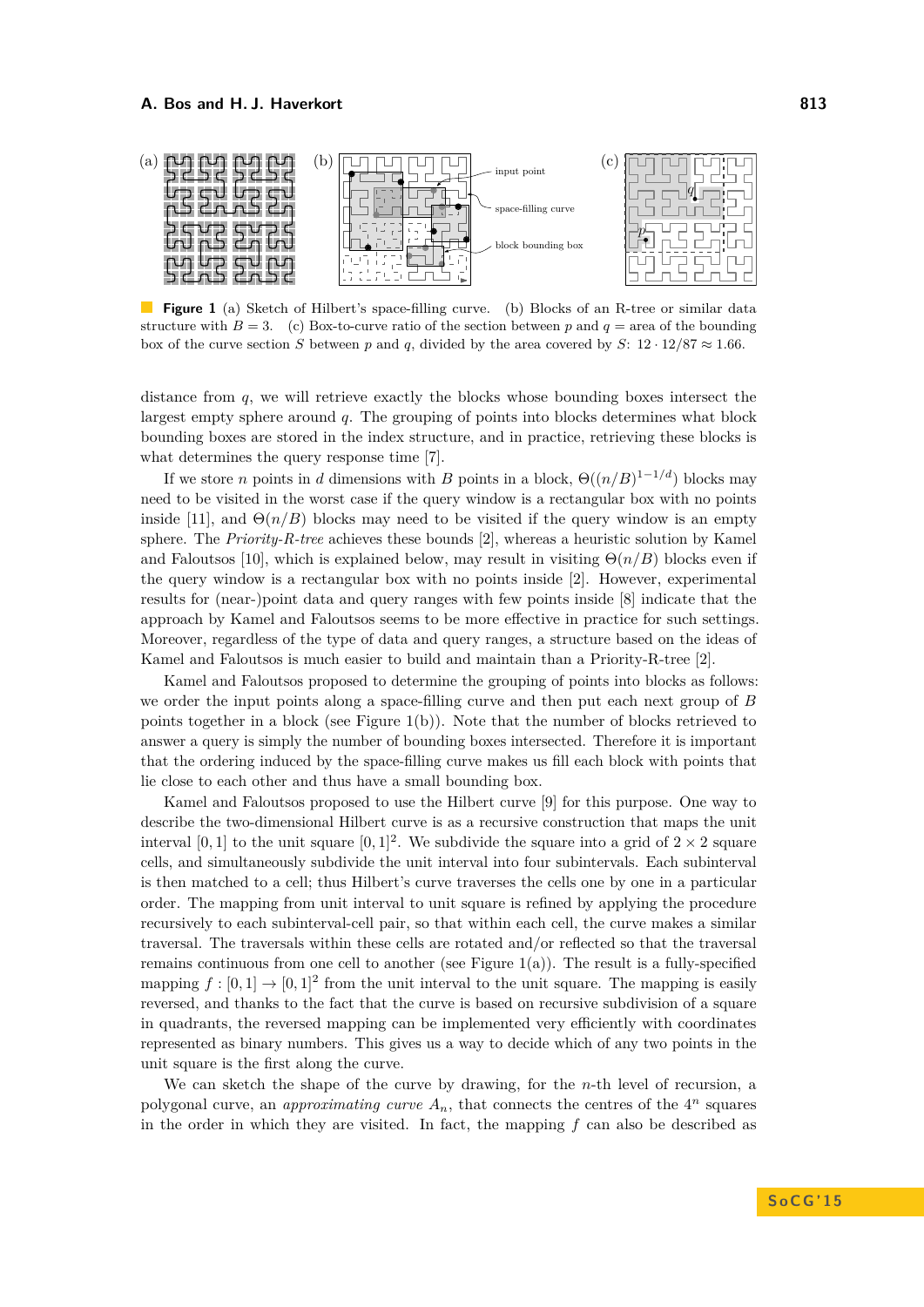the limit of the approximating curves  $A_n$  as *n* goes to infinity. Explicit descriptions of the approximating curves help us to reason about the shapes of curve sections, and thus, about the extents of their bounding boxes. For ease of notation, in this paper we scale the approximating curve for any level  $n$  by a factor  $2<sup>n</sup>$  and translate it so that its vertices are exactly the points  $\{0, \ldots, 2<sup>n</sup> - 1\}$ <sup>2</sup>.

A *d*-dimensional version of Hilbert's curve could now be described by a series of curves *A<sub>n</sub>* for increasing *n*, each visiting the points  $\{0, \ldots, 2^n - 1\}^d$ . For  $d \geq 3$ , there are many ways to define such a series of curves [\[1,](#page-14-11) [5,](#page-14-12) [6\]](#page-14-13), but their distinctive properties and their differences in suitability for our purposes are largely unexplored.

# **1.2 Our results**

In this paper we present a family of space-filling curves, for any number of dimensions  $d \geq 3$ , with two properties which we call *well-foldedness* and *hyperorthogonality*—Hilbert's two-dimensional curve also has these properties. We show that these properties imply that the curves have good *bounding-box quality* as defined by Haverkort and Van Walderveen [\[7\]](#page-14-2).

More precisely, for any  $0 \le a \le b \le 1$ , let  $f([a, b])$  denote the section of the space-filling curve *f* from  $f(a)$  to  $f(b)$ , that is,  $\bigcup_{a \le t \le b} f(t)$ . The *box-to-curve ratio (BCR)* of a section  $f([a, b])$  is the volume of the minimum axis-aligned bounding box of  $f([a, b])$  divided by the volume (*d*-dimensional Lebesgue measure) of  $f([a, b])$ , see Figure [1\(](#page-1-0)*c*). The worst-case BCR of a space-filling curve  $f$  is the maximum BCR over all sections of  $f$ . We show that the worst-case BCR of a well-folded, hyperorthogonal space-filling curve is at most 4, independent of the number of dimensions. Moreover, we show that this is asymptotically optimal: we prove that any *d*-dimensional space-filling curve that is described by a series of curves  $A_n$  as defined above, has a section with BCR at least  $4 - O(1/2^d)$ . In contrast, the *d*-dimensional "Hilbert" curves of Butz [\[4\]](#page-14-14), as implemented by Moore [\[13\]](#page-14-15), have sections with BCR in  $\Omega(2^{d/2})$ .

In Section [1.3](#page-3-0) we introduce basic nomenclature and notation. Section [2](#page-4-0) defines the concept of well-foldedness, and presents sufficient and necessary conditions for approximating curves of well-folded space-filling curves. Section [3](#page-5-0) introduces the concept of hyperorthogonality. We present sufficient and necessary conditions for approximating curves of well-folded spacefilling curves to be hyperorthogonal. The necessity of these conditions is then used to prove that any section of a hyperorthogonal well-folded space-filling curve has good box-to-curve ratio. Our next task is to show that hyperorthogonal well-folded curves actually exist, and this is the topic of Section [4.](#page-8-0) We combine the conditions from the previous sections to learn more about the shape of hyperorthogonal well-folded curves, and in particular about self-similar curves (Section [5\)](#page-9-0). It turns out that in two, three, and four dimensions, there are actually very few self-similar, well-folded, hyperorthogonal curves; in five and more dimensions, more such curves exist. In Section [6,](#page-11-0) we make a few remarks about how to implement a comparison operator based on self-similar, well-folded, hyperorthogonal curves in any number of dimensions greater than two. Finally, in Section [7,](#page-12-0) we compare the bounding box quality of hyperorthogonal well-folded curves to lower bounds and to the bounding box quality of Butz's generalization of Hilbert curves, and we discuss directions for further research.

In this extended abstract we omit the proofs of most theorems, lemmas, and observations, as well as many details of the comparison operator discussed in Section [6.](#page-11-0) We intend to publish the proofs and further details (including pseudocode) of a non-recursive implementation of the comparison operator in a more comprehensive version of this paper. Until that is published, the interested reader is welcome to contact the authors for a version of this abstract that includes an appendix with the proofs and the pseudocode.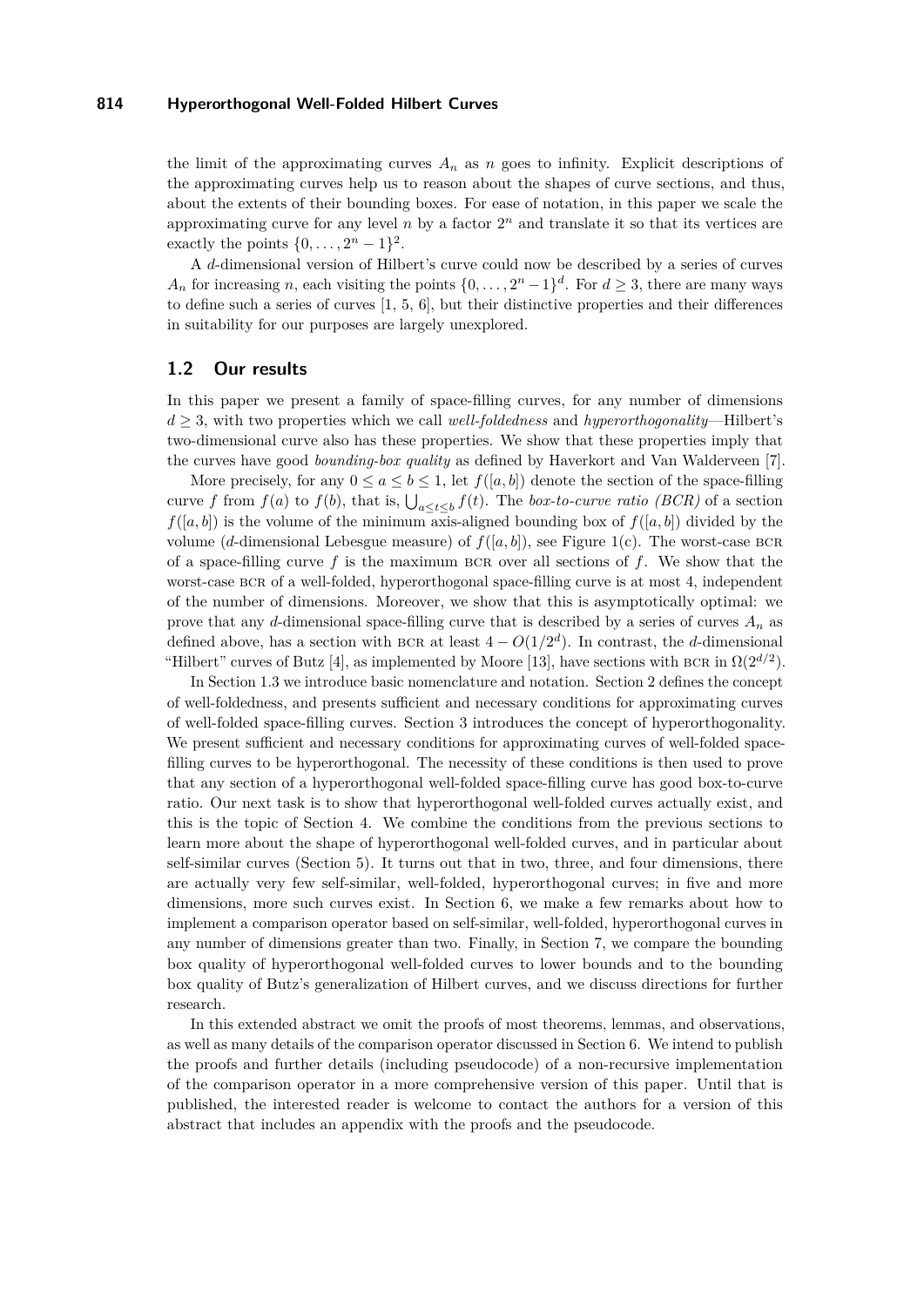# <span id="page-3-0"></span>**1.3 Nomenclature and notation**

**General notation.** By D we denote  $2^d$ . By sign(*i*) we denote the sign of *i*, that is, sign(*i*) =  $-1$  if  $i < 0$ ; sign( $i$ ) = 0 if  $i = 0$ , and sign( $i$ ) = 1 if  $i > 0$ . By isneg(i) we denote the function defined by  $\text{isneg}(i) = 1$  if  $i < 0$ , and  $\text{isneg}(i) = 0$  if  $i > 0$ .

**Vertices, edges, directions and axes.** The universe in this article is the integer grid in *d* dimensions  $\mathbb{Z}^d$ . A *vertex* is a point  $v = (v[1], v[2], \ldots, v[d]) \in \mathbb{Z}^d$ . An *edge e* is an ordered pair of vertices  $(v, w)$  with distance  $||w - v|| = 1$ . The *direction* of an edge  $e = (v, w)$  is the number  $i \in \{-d, \ldots, d\} \setminus \{0\}$  such that  $w[|i|] - v[|i|] = \text{sign}(i)$  and  $w[j] = v[j]$  if  $j \neq |i|$ . The *axis* of an edge is the absolute value of its direction. Note that the edges  $(v, w)$  and  $(w, v)$ have opposite directions, but the same axis. By  $\langle e_1, e_2, \ldots \rangle$  we denote a sequence of edges with directions  $e_1, e_2, \ldots$ 

**Curves, length, volume, entry and exit.** For the purposes of this paper, a *curve on the grid* is an ordered set of unique vertices where each subsequent pair of vertices forms an edge as defined above. Note that a curve on the grid never visits the same vertex more than once. Henceforth, a *space-filling curve* is always a mapping  $f : [0,1] \to [0,1]^d$ , while any other curve discussed in this paper will be assumed to be a curve on the grid. Since a vertex and a direction determine an edge, a curve can alternatively be described by specifying the starting point and listing the directions of its edges in order. A *free* curve is a curve with a specified shape and orientation but with unspecified location: it is described by the directions of its edges. Note that curves are directed. The *reverse*  $\overline{C}$  of a free curve *C* is obtained by reversing the order of the edge directions *and* reversing the directions themselves, which means negating them. The *length* of a curve is the number of edges, the *volume* of a subset of the grid is the number of vertices. So the volume vol $(C)$  of a curve C is its length  $+1$ . The first vertex of a curve is called the *entry*; the last vertex is called the *exit*.

*k***-Curves and** *k***-cubes.** A *k-curve* is a Hamiltonian path on the integer grid in a *d*dimensional cube with  $2^{d \cdot k}$  points, so with a side of length  $2^k - 1$ . Such a cube is called a *k-cube*. Since each of the (integer) points of the cube is visited by the curve exactly once, the length of a *k*-curve is  $2^{d \cdot k} - 1$  and its volume is  $2^{d \cdot k}$ .

**Approximating curves.** The space-filling curves under study in this paper will be approximated by curves on the grid as just defined. By  $A_0, A_1, \ldots$  we will denote a sequence of curves that approximates a *d*-dimensional space-filling curve, where  $A_0$  is a single vertex and  $A_k$  is a *k*-curve. By  $v_{k,1}, v_{k,2}, \ldots, v_{k,K}$ , where  $K = 2^{d \cdot k}$ , we denote the vertices of  $A_k$  in order, and by  $e_{k,i}$  we denote the direction of the edge  $(v_{k,i}, v_{k,i+1})$ . Recall that each vertex  $v_{k,i}$  of  $A_k$  represents a *d*-dimensional hypercube  $H_{k,i}$  of width  $1/2^k$  that is visited by the space-filling curve approximated by  $A_k$ , and the vertices  $v_{k+1}, D_{i-D+1}, \ldots, v_{k+1}, D_i$  model the order in which the space-filling curve traverses the *d*-dimensional hypercubes of width  $1/2^{k+1}$  whose union is  $H_{k,i}$ . Therefore it must be possible to construct  $A_{k+1}$  from  $A_k$ , which we call the *parent curve*, by *inflation*: we replace each vertex  $v_{k,i}$  of the parent curve with a 1-curve  $C_{k,i}$  (a *child curve*), whose vertices are those of the unit cube, translated by  $2 \cdot v_{k,i}$ . Each edge  $(v_{k,i}, v_{k,i+1})$  of the parent curve is replaced by an edge  $(v_{k+1,D} \cdot i, v_{k+1,D} \cdot i+1)$  of the same direction, connecting the exit of  $C_{k,i}$  to the entry of  $C_{k,i+1}$ , see Figure [2](#page-4-1) (left). Note that not just any choice of child curves results in a valid  $(k + 1)$ -curve. The 1-curves that replace the vertices have to be chosen carefully such that for each edge  $(v_{k,i}, v_{k,i+1})$  of the parent curve, there is indeed an edge in the grid from the exit of  $C_{k,i}$  to the entry of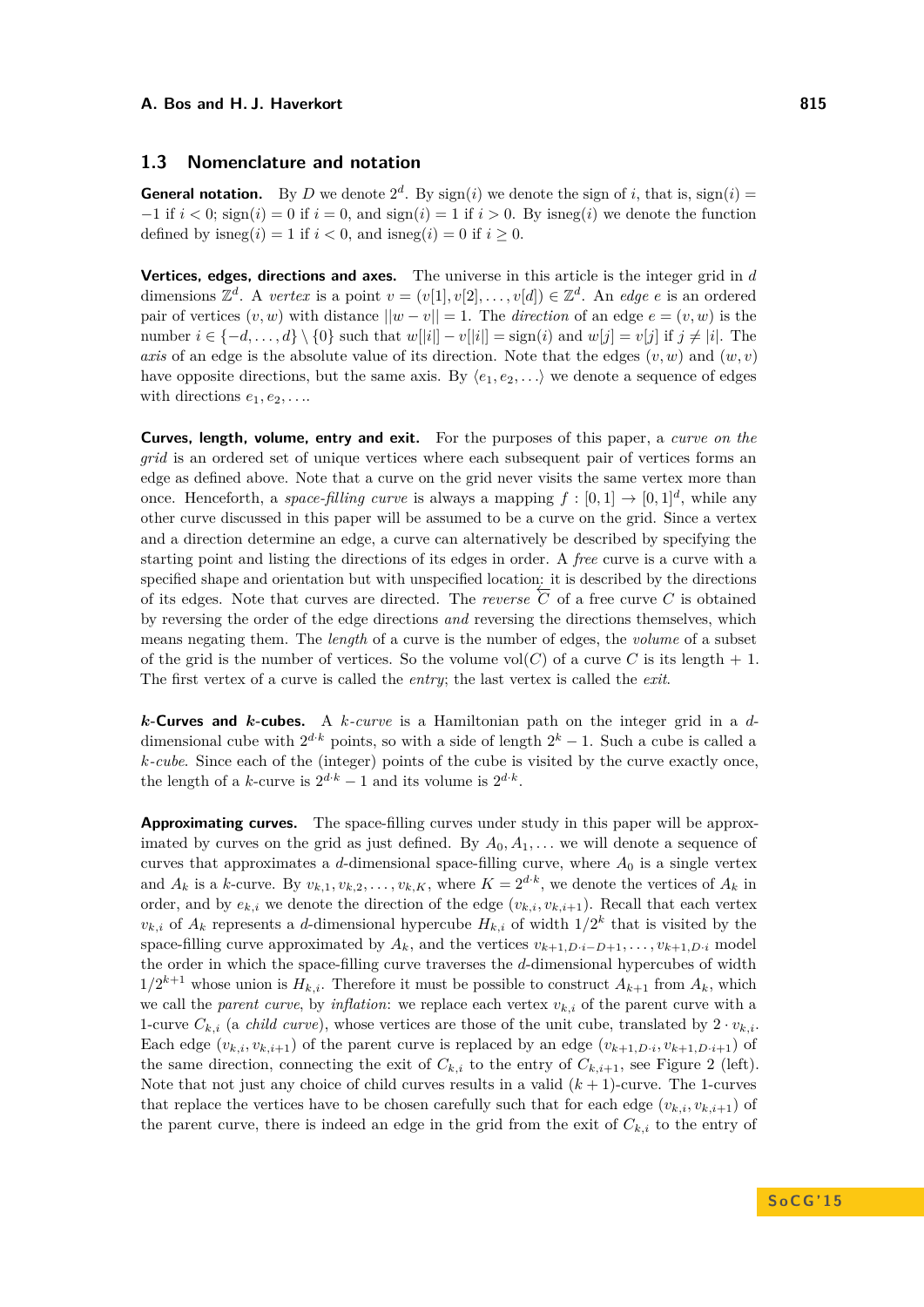<span id="page-4-1"></span>

**Figure 2** Left: A parent curve  $A_1$  is inflated to create  $A_2$ , which is composed of the child curves  $C_{1,1}$ ,  $C_{1,2}$ ,  $C_{1,3}$  and  $C_{1,4}$ , and edges of  $A_1$  which are translated such that they connect the child curves to each other at their end points. Right: *G*(3) (in black) with the directions of its edges; in grey: *G*(3) extended with an entry edge  $\langle d \rangle$  and an exit edge  $\langle -(d-1) \rangle$ , with the edge distance table according to Definition [11](#page-8-1) for each vertex.

 $C_{k,i+1}$ . In Section [2](#page-5-1) we will discuss how the 1-curves should be constructed so that they match up.

Observe that our definition of curves on the grid restricts the generalizations of Hilbert curves under study to *face-continuous curves*, that is, each pair of consecutive *d*-dimensional hypercubes along the curve must share a  $(d-1)$ -dimensional face. In Section [7,](#page-12-0) we will discuss why, in the context of this paper, this restriction is justified.

# <span id="page-4-0"></span>**2 Well-folded curves**

In the process of inflating, we will restrict ourselves in this paper to replacing vertices with isometric images (translations, rotations and reflections) of one particular 1-curve, namely the free curve *G*(*d*) that follows the so-called *binary reflected Gray code*:

 $\triangleright$  **Definition 1.** The free curve  $G(d)$  is defined recursively as follows:  $G(0)$  is empty;  $G(d)$  is the concatenation of  $G(d-1)$ ,  $\langle d \rangle$ , and  $\overleftarrow{G}(d-1)$ .

For example,  $G(2)$  is the free curve  $\langle 1, 2, -1 \rangle$  $\langle 1, 2, -1 \rangle$  $\langle 1, 2, -1 \rangle$ ,  $G(3)$  is shown in Figure 2 (right), and  $G(4)$ is the free curve  $\langle 1, 2, -1, 3, 1, -2, -1, 4, 1, 2, -1, -3, 1, -2, -1 \rangle$ . The length of  $G(d)$  is, by induction,  $2^d - 1$ , which is the maximum length of a Hamiltonian path on the unit cube in  $\mathbb{Z}^d$ . Notice that in  $G(d)$ , each edge  $\langle a \rangle$  is preceded by an edge  $\langle 1 \rangle$  and followed by an edge  $\langle -1 \rangle$  if  $|a| = 2$ , and it is preceded by an edge  $\langle -1 \rangle$  and followed by an edge  $\langle 1 \rangle$  if  $|a| > 2$ .

► **Definition 2.** A curve is *well-folded* if it is a single vertex, or if it is obtained by inflating a well-folded curve by replacing its vertices by isometric images of  $G(d)$ . A space-filling curve is well-folded if its approximating curves are well-folded.

Note that in two dimensions, all possible 1-curves are in fact isometric images of *G*(2), so any face-continuous space-filling curve based on recursive subdivision of a square into four squares must be well-folded (for example, Hilbert's curve or the *β*Ω-curve [\[17\]](#page-14-16)). In higher dimensions, the most common generalizations of the Hilbert curve are well-folded as well, but there are also face-continuous curves based on recursive subdivision of a cube into eight cubes that are not well-folded (using generators of types B and C from Alber and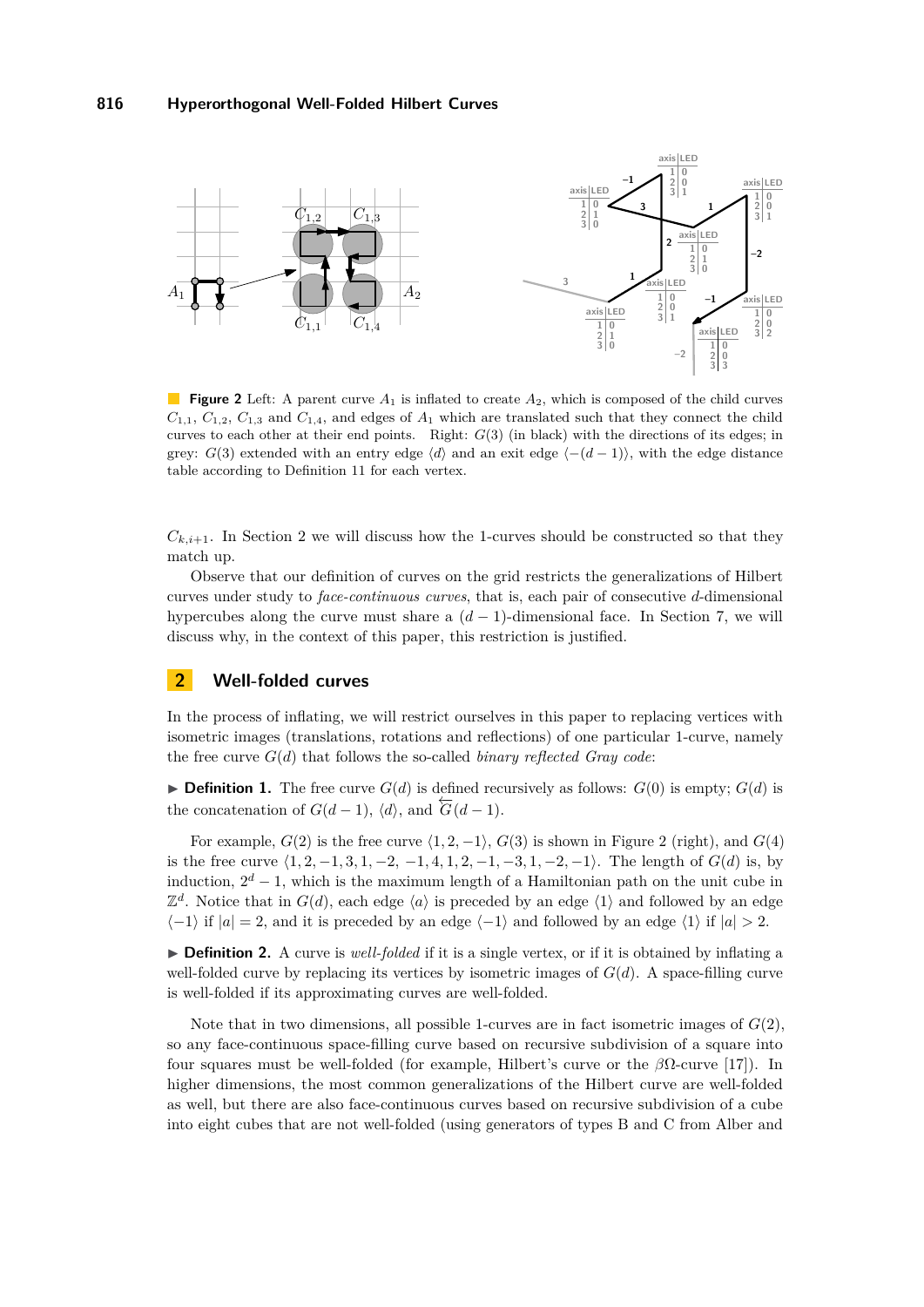Niedermeier [\[1,](#page-14-11) [5\]](#page-14-12)). In Section [7,](#page-12-0) we will briefly get back to non-well-folded curves; until then, we will focus on well-folded curves.

The following lemma will prove useful later:

<span id="page-5-1"></span>**Examma 3.** *The axes of the first (and last) n edges of*  $G(d)$  *constitute the set*  $\{1, \ldots, m\}$ *,*  $where m = 1 + \lfloor \log_2(n) \rfloor = \lceil \log_2(n+1) \rceil.$ 

The isometric transformations of 1-curves which we need in this paper are those of the hyperoctahedral group of symmetries of the hypercube. This group is the product of the symmetric group  $S_d$  (the group of all permutations of the *d* coordinate axes) and the group of  $2<sup>d</sup>$  reflections formed by all combinations of reflections in hyperplanes orthogonal to the coordinate axes. Thus there are  $d! \cdot 2^d$  such transformations.

To distinguish these transformations, we will use *signed permutations*. A signed permutation  $\pi$  working on  $\{-d, \ldots, d\} \setminus \{0\}$  is denoted by  $[\pi[1], \pi[2], \ldots, \pi[d]]$ , where  $\pi$  is the bijection from  $\{-d, \ldots, d\} \setminus \{0\}$  to itself defined by  $\pi(k) = \pi[k]$  and  $\pi(-k) = -\pi[k]$  for  $k \in \{1, \ldots, d\}$ . Given a *k*-cube *H*, a signed permutation  $\pi$  specifies the isometry that maps *H* onto itself and maps the direction *k* to the direction  $\pi(k)$ . If  $\pi = [\pi[1], \pi[2], \ldots, \pi[d]]$  is a signed permutation, then  $\pi(\mathcal{X})$  denotes the application of  $\pi$  to all elements of the vector, set, or sequence  $\mathcal{X}$ ;  $|\pi|$  denotes the permutation  $[|\pi_1|, |\pi_2|, \ldots, |\pi_d|]$ ; and  $\pi^{-1}$  denotes the inverse of  $\pi$ , that is,  $\pi^{-1}(x) = y$  if and only if  $\pi(y) = x$ .

The *orientation* of a 1-curve *C*, denoted by  $or(C)$ , is the direction of the vector from entry to exit. Note that or $(G(d)) = d$ , the direction of the middle edge of  $G(d)$ . Hence,  $or(\pi(G(d))) = \pi(d).$ 

Consider a sequence of well-folded approximating curves  $A_0, A_1, \ldots$  Given a particular level *k*, let *K* be  $2^{d \cdot k}$ , and let  $\sigma_{k,i}$ , for  $i \in \{1, ..., K\}$ , be the transformation (modulo translation) that is applied to  $G(d)$  to obtain the 1-curve  $C_{k,i}$  that replaces  $v_{k,i}$  in the inflation of  $A_k$  to  $A_{k+1}$ . For example, for the curves in Figure [2](#page-4-1) (left) we have  $\sigma_{0,1} = [1,2]$ ;  $\sigma_{1,1} = [-1,2]; \sigma_{1,2} = [-2,1]; \sigma_{1,3} = \sigma_{1,4} = [2,-1].$  As observed before, the 1-curves that replace the vertices have to be chosen carefully such that there is an edge with direction  $e_{k,i}$ from the exit of  $C_{k,i}$  to the entry of  $C_{k,i+1}$ . This leads to the following conditions:

<span id="page-5-2"></span>I **Theorem 4.** *The permutations σ result in a sequence of well-folded approximating curves if and only if, for each k and for each*  $1 \leq i < 2^{d \cdot k}$ , *we have:* 

- $for j \in \{1, \ldots, d\}$ , we have  $sign(\sigma_{k,i}^{-1}(j)) = sign(\sigma_{k,i+1}^{-1}(j))$  *if and only if j equals neither or both of*  $|\sigma_{k,i}(d)|$  *and*  $|e_{k,i}|$ ;
- $sign(\sigma_{k,i+1}^{-1}(e_{k,i})) = 1.$

Given the edges and the signs of the inverse permutations, Theorem [4](#page-5-2) allows us to determine the last elements of each permutation. Conversely, given the edges and the last elements of each permutation, Theorem [4](#page-5-2) allows us to determine the signs of each permutation. Note that this leaves  $d-1$  elements of each  $|\sigma_{k,i}|$  unspecified and without consequence: any permutation of those elements will do.

<span id="page-5-3"></span> $\triangleright$  **Observation 5.** Let f be a well-folded space-filling curve approximated by  $A_0, A_1, \ldots$ *and let*  $x = f(0)$  *be the starting point of f. Then*  $x[j] = \sum_{k=0}^{\infty} \text{isneg}(\sigma_{k,1}^{-1}(j))/2^{k+1}$ *. In other words, the digits of the binary representation of x*[*j*] *behind the fractional point are*  $\text{isneg}(\sigma_{0,1}^{-1}(j)), \text{isneg}(\sigma_{1,1}^{-1}(j)), \text{isneg}(\sigma_{2,1}^{-1}(j)), \ldots$ 

# <span id="page-5-0"></span>**3 Hyperorthogonal well-folded curves**

So far, we have been defining and discussing properties of curves that are in fact common to the best-known previous generalizations of Hilbert's curve to higher dimensions. We will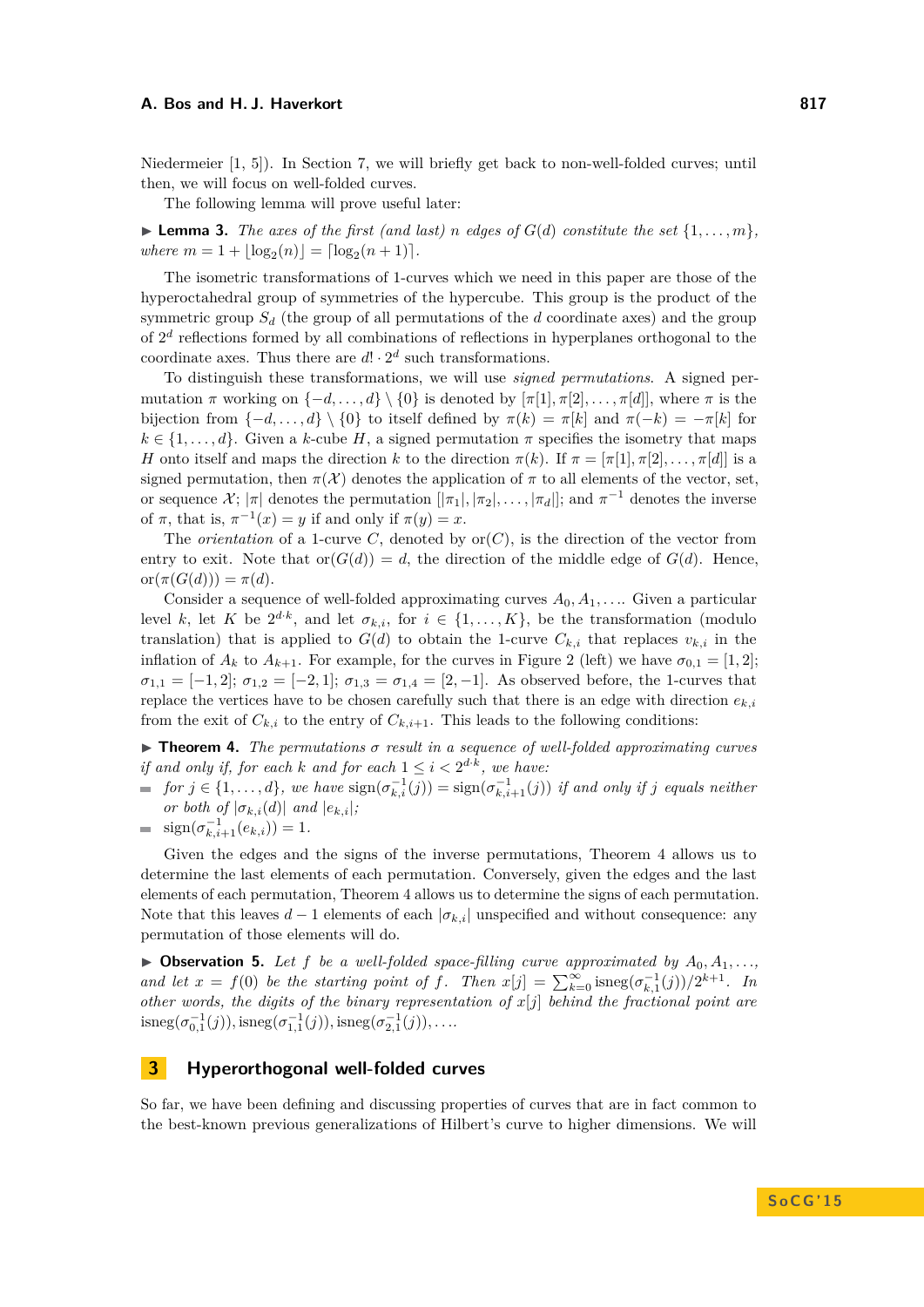now introduce a new property that is *not* satisfied by these curves, and will prove useful in designing novel curves with good box-to-curve ratios.

## **3.1 Definition and characterization**

**► Definition 6.** We call a curve *hyperorthogonal* if and only if, for any  $n \in \{0, \ldots, d-2\}$ , each sequence of  $2^n$  consecutive edges have exactly  $n+1$  different axes. A space-filling curve is hyperorthogonal if its approximating curves are hyperorthogonal.

Notice that an *n*-dimensional 1-cube can hold at most  $2<sup>n</sup> - 1$  consecutive edges of a curve, so any curve constructed by inflation must contain sets of  $2^n$  edges that have at least  $n+1$ different axes, for each  $n \leq d - 1$ . Hyperorthogonality requires that this holds for *every* set of  $2^n$  edges, provided<sup>[1](#page-6-0)</sup>  $n \leq d-2$ . For  $d=2$ , hyperorthogonality requires only that each single edge spans a one-dimensional space, which is obvious. So all two-dimensional curves are hyperorthogonal. For  $d = 3$  each two consecutive edges must span a two-dimensional space, so each pair of consecutive edges must be orthogonal. (For that reason the property is called 'hyperorthogonal' for higher dimensions as well.) Note that  $G(d)$  is hyperorthogonal. As can be seen by inspecting familiar generalizations of Hilbert curves to three dimensions, if we construct a sequence of curves  $A_0, \ldots, A_k$  in three or more dimensions by inflation, using isometric images of  $G(d)$  to inflate vertices, then  $A_k$  is not necessarily hyperorthogonal, even though  $G(d)$  is (see, for example, the Butz-Moore curve in Section [5,](#page-9-0) Figure [3,](#page-11-1) right, where there are two collinear edges along the top right edge of the cube). The following theorem states what conditions the isometries should fulfill in order to obtain hyperorthogonal curves:

**Definition 7.** The *depth* of a direction *a* in a signed permutation  $\pi$ , denoted depth $(\pi, a)$ , is defined as follows: if  $|a| \in \{|\pi_d|, |\pi_{d-1}|\}$ , then depth $(\pi, a) = 0$ , otherwise depth $(\pi, a)$  is the number *j* such that  $|\pi_{d-1-j}| = |a|$ .

<span id="page-6-2"></span>**Theorem 8.** Let K be  $2^{d \cdot k}$ , and let  $A_0, \ldots, A_{k+1}$  be a sequence of well-folded curves *constructed by inflation (with all the associated notation introduced in the previous sections). Suppose*  $A_0, \ldots, A_k$  *are hyperorthogonal. Then*  $A_{k+1}$  *is hyperorthogonal as well if and only if the following conditions are satisfied:*

- **1.** *for each*  $i \in \{1, ..., K 1\}$ : depth $(\sigma_{k,i}, e_{k,i}) = \text{depth}(\sigma_{k,i+1}, e_{k,i}) = 0$ ;
- **2.** *for each*  $i \in \{1, \ldots, K-1\}$  *and each*  $a \in \{-d, \ldots, d\} \setminus \{0\}$ *, we have*  $|\operatorname{depth}(\sigma_{k,i}, a) \left|\frac{\text{depth}(\sigma_{k,i+1},a)}{\leq 1.}\right|$

# **3.2 Box-to-curve ratio ≤ 4**

To bound the box-to-curve ratio (bcr) of sections of hyperorthogonal well-folded space-filling curves, we will make use of the following lemma:

<span id="page-6-3"></span>**► Lemma 9.** *For any*  $n \in \{0, \ldots, d-2\}$ , each sequence of  $2^n$  consecutive edges of a well-folded, *hyperorthogonal curve lies inside an* (*n* + 1)*-dimensional unit cube.*

<span id="page-6-1"></span> $\triangleright$  **Theorem 10.** The box-to-curve ratio of any section of a hyperorthogonal well-folded *space-filling curve is at most 4.*

<span id="page-6-0"></span><sup>&</sup>lt;sup>1</sup> The definition leaves little room for being made more strict: raising the bound to  $n \leq d-1$  would render hyperorthogonal curves non-existent, at least when  $d = 2$ .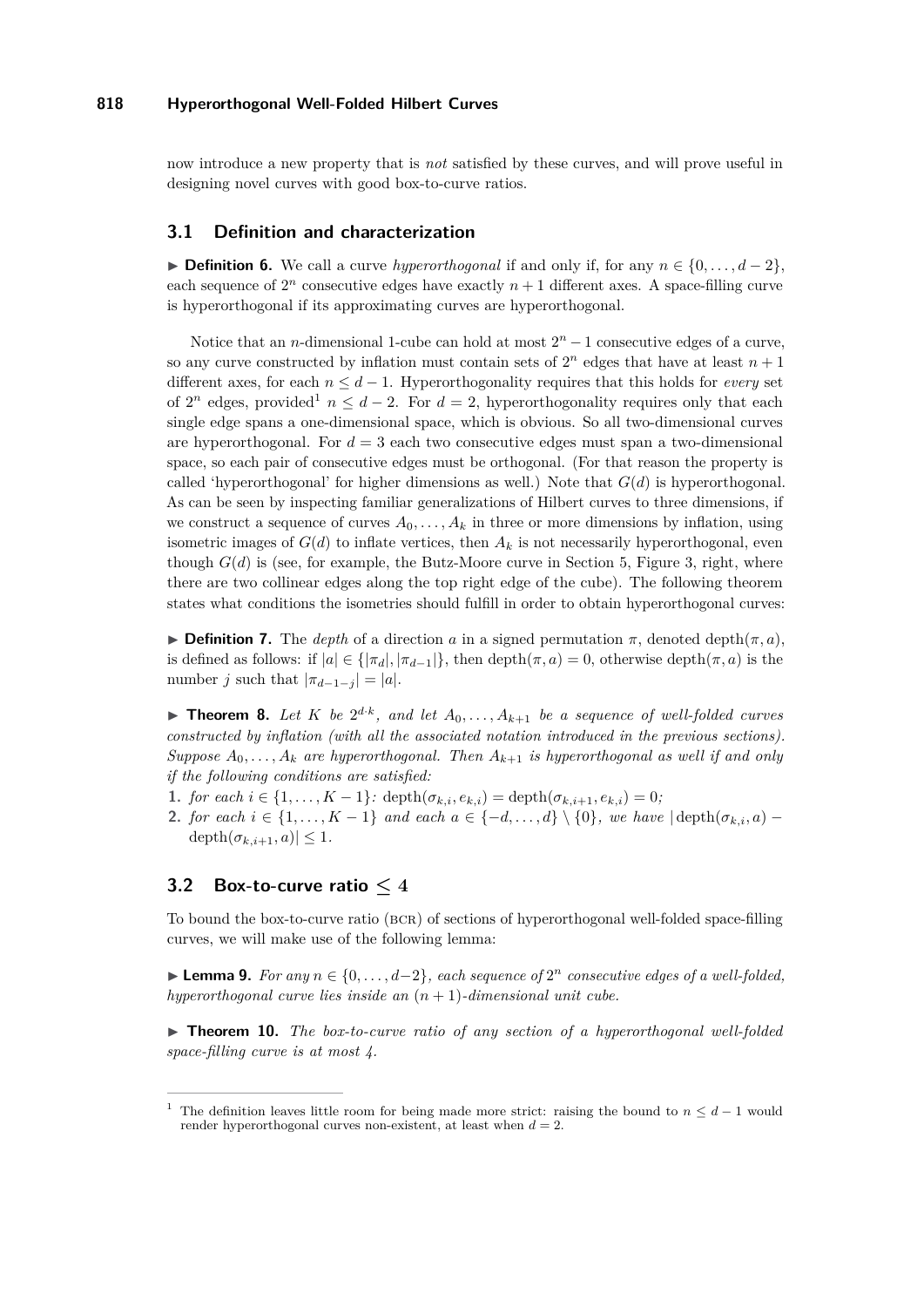<span id="page-7-0"></span>**Table 1** Cases distinguished in the proof of Theorem [10.](#page-6-1)

| Case |                                                                                                                 | MaxBoxVol                                          | MinCrvVol                   |  |
|------|-----------------------------------------------------------------------------------------------------------------|----------------------------------------------------|-----------------------------|--|
|      | A: $2^{d-1} + 2 \leq \text{vol}(E_k) \leq 2^{d+1}$                                                              | $2^{d+1}$                                          | $2^{d-1}$                   |  |
|      | B: $2^{d-2} + 2 \leq \text{vol}(E_k) \leq 2^{d-1} + 1$ ; $\text{vol}(Y) \leq \text{vol}(X) \leq 2^{d-2}$        | $2^d$                                              | $2^{d-2}$                   |  |
|      | C: $2^{d-2} + 2 \leq \text{vol}(E_k) \leq 2^{d-1} + 1$ ; $2^{d-3} < \text{vol}(Y) \leq 2^{d-2} < \text{vol}(X)$ | $\frac{3}{2} \cdot 2^d$                            | $\frac{3}{2} \cdot 2^{d-2}$ |  |
|      | D: $2^{d-2} + 2 \leq \text{vol}(E_k) \leq 2^{d-1} + 1$ ; $1 \leq \text{vol}(Y) \leq 2^{d-3}$                    | $2^d$                                              | $2^{d-2}$                   |  |
|      | E: $2^{d-2} + 2 \leq \text{vol}(E_k) \leq 2^{d-1} + 1$ ; $\text{vol}(Y) = 0$                                    | $2^d$                                              | $2^{d-2}$                   |  |
|      | F: $3 \leq \text{vol}(E_k) \leq 2^{d-2} + 1$                                                                    | $4(\text{vol}(E_k) - 2) \quad \text{vol}(E_k) - 2$ |                             |  |
|      | G: $vol(E_k) \leq 2$                                                                                            | 2                                                  |                             |  |

**Proof.** Consider a section *s* of a hyperorthogonal well-folded space-filling curve *f*, approximated by a series of curves  $A_0, A_1, \ldots$  Let  $E_k$  be the subcurve of  $A_k$  that contains all vertices  $v_{k,i}$  that represent hypercubes  $H_{k,i}$  of width  $1/2^k$  that are intersected by *s*. More specifically, let *k* be the smallest *k* such that  $A_k$  contains at least one vertex  $v_{k,i}$  such that  $H_{k,i}$  is fully covered by *s*. The bounding box of a subcurve  $v_{k,h}, \ldots, v_{k,j}$  of  $A_k$  is the smallest axis-aligned box that fully contains all hypercubes  $H_{k,h}, \ldots, H_{k,j}$ .

By our choice of *k*, *E<sup>k</sup>* contains vertices from at most two (consecutive) child curves  $C_{k-1,x}$  and  $C_{k-1,y}$  of  $A_{k-1}$ , because otherwise one child curve of  $A_{k-1}$  would be completely covered by *s*, contradicting our choice of *k*. Note that this implies that the bounding box of  $E_k$  has at most the volume of two 1-cubes, that is,  $2^{d+1}$ . Without loss of generality, let  $C_{k-1,x}$  be the child curve of  $A_{k-1}$  that contains the largest part of  $E_k$  and call this part *X*, let *Y* be the remaining part of  $E_k$  (if any), and let  $c = |e_{k,\min(x,y)}|$  be the axis of the connecting edge of *X* and *Y*. By definition,  $vol(Y) = vol(E_k) - vol(X) \le vol(X)$ .

A number of cases with smartly chosen boundaries for  $vol(E_k)$ ,  $vol(X)$  and  $vol(Y)$  can now be distinguished, as shown in Table [1.](#page-7-0) In each case, we derive an upper bound *MaxBoxVol* on the bounding box volume, and a lower bound *MinCrvVol* on the number of vertices of  $E_k$  that represent hypercubes completely covered by *s* (this is usually all of  $E_k$  except for the first and last vertex). From this we can derive that the box-to-curve ratio is less than  $MaxBoxVol/MinCrvVol \leq 4$ . Note that cases B, C, D, and E are subcases for the same bounds on  $vol(E_k)$ , where case B is the case of having small X, and cases C, D, E are the cases of large *X* with various bounds on the size of *Y* . For cases A, E, and G the bounds on the bounding box volume are trivial; cases B, C, D, and F require a more careful analysis.

- **Case B:** By Theorem [8,](#page-6-2) for the axis *c* of the connecting edge between *X* and *Y* we have  $depth(\sigma_{k-1,x}, c) = 0$ . Since vol(*X*) ≤ 2<sup>*d*−2</sup>, Lemma [3](#page-5-1) now tells us that the edges of *X* have axes from  $|\sigma_{k-1,x}|({1,\ldots,d-2})$ , hence not including *c*. Therefore *X* is included in the half of  $C_{k-1,x}$  that lies closest to  $C_{k-1,y}$ . Likewise, Y is included in the half of  $C_{k-1,y}$  that lies closest to  $C_{k-1,x}$ . These two halves together constitute a unit cube of volume  $2^d$ .
- **Case C:** As in case B, *Y* is included in the half of  $C_{k-1,y}$  that lies closest to  $C_{k-1,x}$ . This half, together with  $C_{k-1,x}$ , has a bounding box of volume  $\frac{3}{2} \cdot 2^d$ . The minimum curve volume  $MinCrvVol$  is at least  $vol(E_k) - 2 = vol(X) + vol(Y) - 2 \geq 2^{d-2} + 2^{d-3} = \frac{3}{2} \cdot 2^{d-2}$ . Case D: Given the bounds on  $vol(X)$  and  $vol(Y)$ , Lemma [3](#page-5-1) tells us that the edges of X have axes from  $|\sigma_{k-1,x}|({1,\ldots,d-1})$ , and the edges of *Y* have axes from  $|\sigma_{k-1,y}|({1,\ldots,d-1})$ 3}). Now let *a* be  $|\sigma_{k-1,x}(d)|$ . By Theorem [8,](#page-6-2) depth $(\sigma_{k-1,y}, a) \leq \text{depth}(\sigma_{k-1,x}, a) + 1 = 1$ and therefore *a* is not included in  $|\sigma_{k-1,y}|(\{1,\ldots,d-3\})$ . If  $a = c$ , it follows that *X*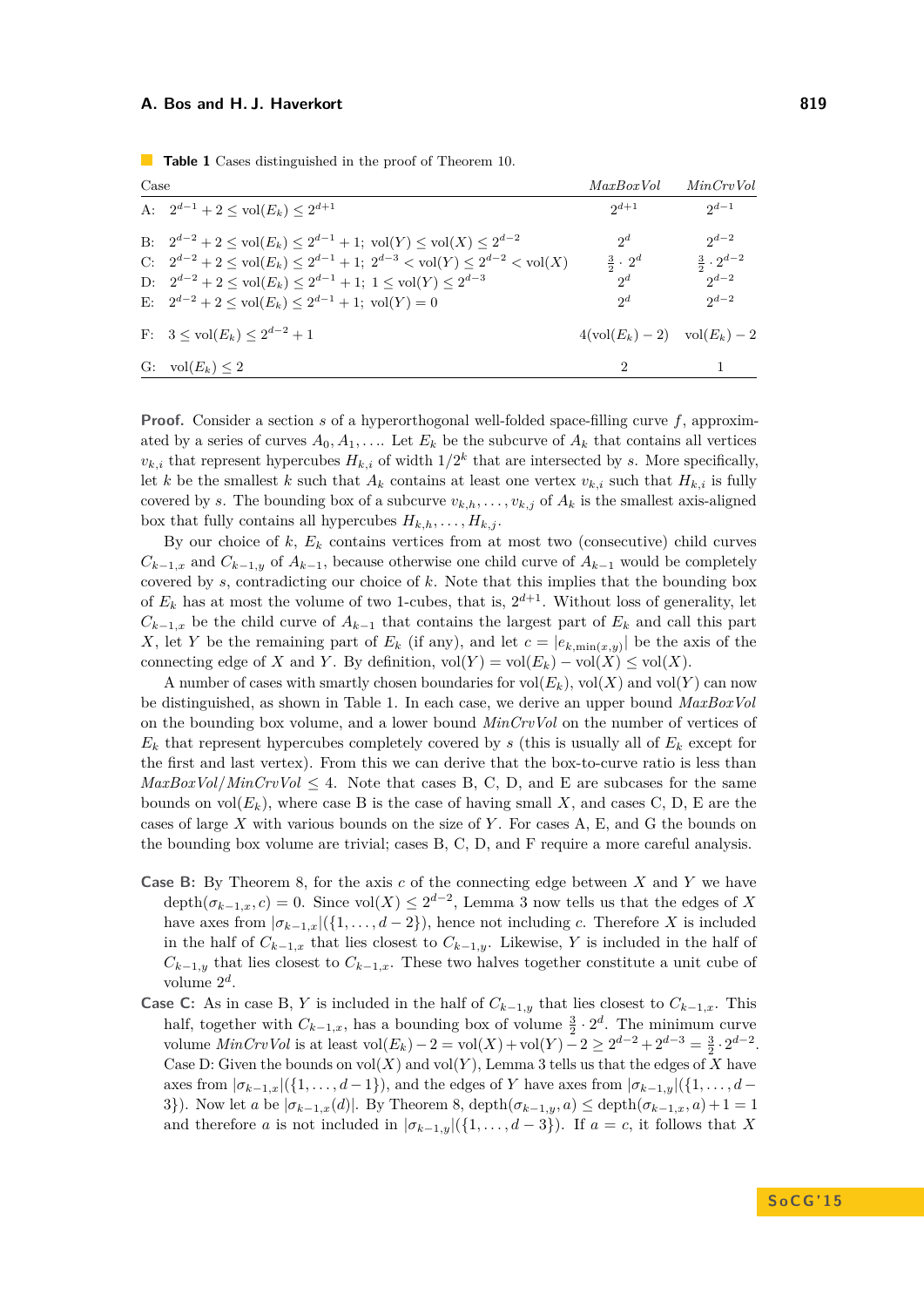and *Y* lie in half-cubes that together constitute a unit cube of volume  $2^d$ , as in case B. Otherwise, if  $a \neq c$ , it follows that  $E_k$  may contain multiple edges of direction *c* but does not include any edge with direction  $a$ . Therefore  $E_k$  lies completely in a box that spans two 1-cubes in dimension *c*, half a 1-cube in dimension *a*, and one 1-cube in the remaining dimensions. The volume of this box is  $2^d$ .

**Case F:** By Lemma [9,](#page-6-3) each set of  $vol(E_k) - 1$  edges of  $A_k$  is contained in a unit cube of  $\log(\text{vol}(E_k)-1)+1 = |\log(\text{vol}(E_k)-2)|+2$  dimensions, of volume at most  $4(\text{vol}(E_k)-2)$ . J

# <span id="page-8-0"></span>**4 General construction method**

In Section [2,](#page-4-0) Theorem [4,](#page-5-2) we learned about sufficient and necessary conditions for well-folded curves in general, and in Section [3,](#page-5-0) Theorem [8,](#page-6-2) we learned about specific conditions for hyperorthogonal well-folded curves. It remains to show that curves satisfying both the general and the specific conditions actually exist. In this section we will combine the conditions of Theorems [4](#page-5-2) and [8](#page-6-2) to derive conditions on the entry and exit points and isometries used in the construction of hyperorthogonal well-folded curves. We will show how to construct curves that satisfy all conditions, for any  $d \geq 3$  (recall that for  $d = 2$ , we have Hilbert's curve).

<span id="page-8-1"></span> $\triangleright$  **Definition 11.** The *edge distance* of the axis *a* to the vertex *v* within the curve *C*, denoted dist $(C, v, a)$ , is the distance along C between v and the closest edge with axis a; more precisely,  $dist(C, v, a)$  is one less than the length of the smallest subcurve of  $C$  that includes *v* and an edge with axis *a*. (For a small example, see Figure [2,](#page-4-1) right.)

Theorem [8](#page-6-2) has a remarkable consequence:

<span id="page-8-2"></span> $\blacktriangleright$  **Lemma 12.** *In well-folded hyperorthogonal curves,* depth $(\sigma_{k,i}, a) ≤ dist(A_k, v_{k,i}, a)$ *.* 

Lemma [12](#page-8-2) gives us the following idea for an algorithm to specify the permutations  $|\sigma_{k,i}|$ , except for the order of the last two elements: simply sort all axes *a* by order of decreasing edge distance  $dist(A_k, v_{k,i}, a)$ . In fact, as we will show now, a version of this algorithm that only considers edge distances within small subcurves suffices. We choose an *entry direction* and an *exit direction* and denote these by  $e_{k,0} = e_{0,0}$  and  $e_{k,K} = e_{0,1}$ , respectively, for any *k* and  $K = 2^{d \cdot k}$ .

<span id="page-8-4"></span>**Definition 13.** Define the *extended child curve*  $C'_{k-1,j}$  as the concatenation of an edge  $\langle e_{k-1,j-1} \rangle$ , the curve  $C_{k-1,j}$ , and an edge  $\langle e_{k-1,j} \rangle$ . We define the *local* edge distance ldist<sub>*ki*</sub>(*a*) as dist $(C'_{k-1,j}, v_{k,i}, a)$ , where  $j = \lceil i/D \rceil$  and  $C_{k-1,j}$  is the child curve that contains  $v_{k,i}$ .

<span id="page-8-5"></span>**► Lemma 14.** *Suppose that, for*  $k \in \{1, 2, ...\}$ *, we construct the permutations*  $σ_{k,i}$  *of a well-folded space-filling curve such that the elements of*  $|\sigma_{k,i}|$  *are sorted by order of decreasing local edge distance*  $ld{ist_{k,i}}$ *. Then each curve*  $A_k$  *satisfies the conditions of Theorem [8.](#page-6-2)* 

The above lemma still leaves the order of the last two elements of each  $|\sigma_{k,i}|$  undetermined, since these are always the two axes with edge distance zero. To prove that hyperorthogonal well-folded curves exist, it now suffices to show that we can order the last two elements and choose the signs of each  $\sigma_{k,i}$  such that the conditions of Theorem [4](#page-5-2) are satisfied. We obtain:

<span id="page-8-3"></span>► **Theorem 15.** For each choice of  $e_{0,0}$  and  $e_{0,1}$  and for each choice for the signs of  $\sigma_{k,1}^{-1}(j)$  $for \ all \ k \ and \ j, \ satisfying \ \text{sign}(\sigma_{k,1}^{-1}(e_{k,0})) = 1 \ for \ all \ k, \ there \ is \ a \ unique \ hyperorthogonal,$ *well-folded space-filling curve*  $f$  *approximated by*  $A_0, A_1, \ldots$  *in which the elements of each permutation*  $|\sigma_{k,i}|$  *are sorted by order of decreasing local edge distance* ldist<sub>*k,i*</sub>.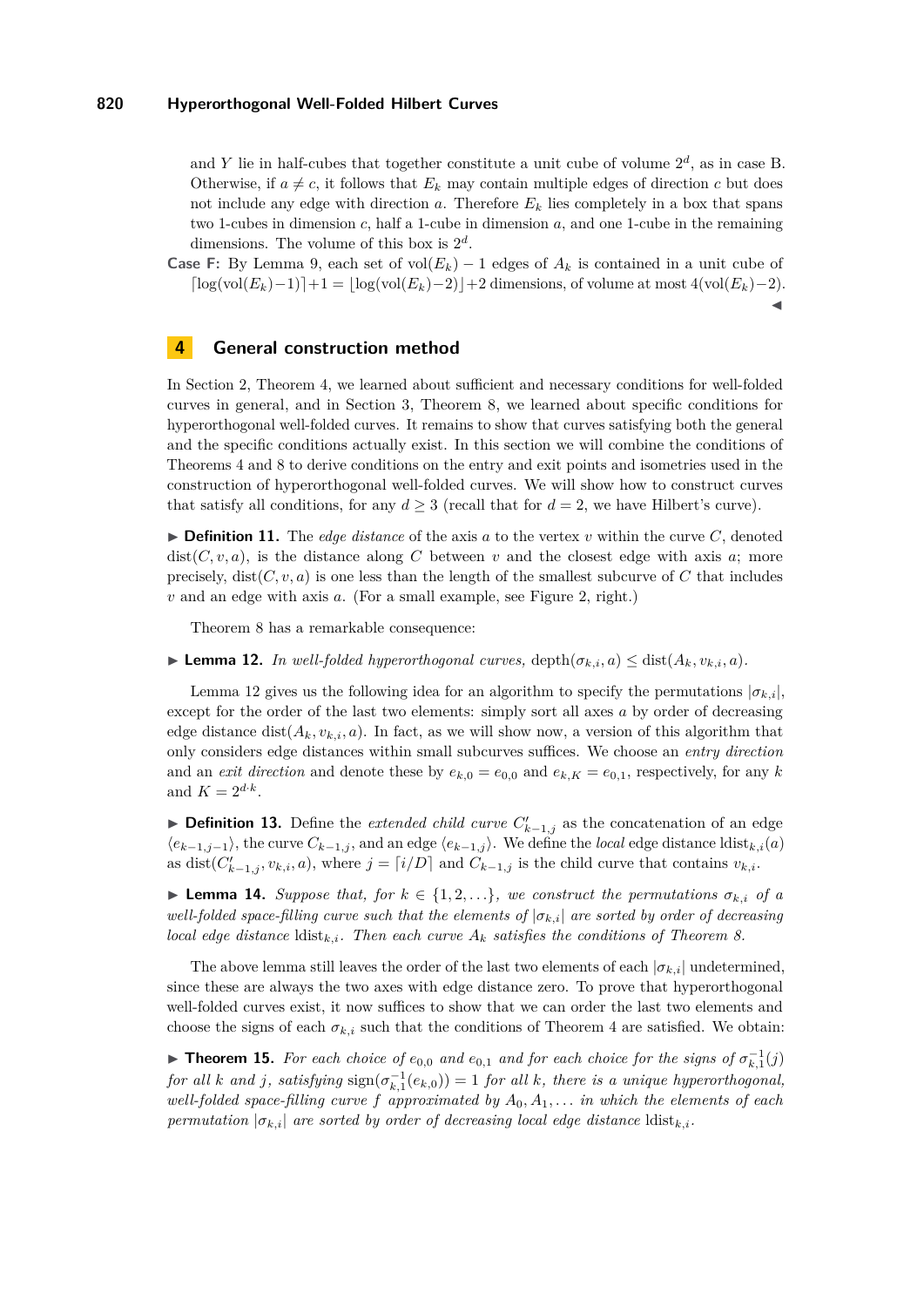**Proof.** For each level *k*, we generate  $A_k$  as follows. We loop over all  $i \in \{1, \ldots, K-1\}$ , where  $K = 2^{d \cdot k}$ , and proceed as follows. The conditions of Theorem [4](#page-5-2) require  $sign(\sigma_{k,i+1}^{-1}(e_{k,i})) = 1$ . We now choose  $|\sigma_{k,i}(d)|$  such that  $|\sigma_{k,i}(d)| = |e_{k,i}|$  if and only if  $sign(\sigma_{k,i}^{-1}(e_{k,i})) = 1$ : this is always possible since  $|e_{k,i}|$  is among the last two elements of  $|\sigma_{k,i}|$  whose order was undetermined. Thus we satisfy the first condition of Theorem [4](#page-5-2) for  $j = |e_{k,i}|$ . With  $|\sigma_{k,i}|$ completely determined, we can now fill in the remaining signs of  $\sigma_{k,i+1}$  such that they fulfill the first condition of Theorem [4.](#page-5-2) Finally, we determine  $|\sigma_{k,K}(d)|$  as dictated by the exit direction  $e_{k,K}$  in the same way as we determined  $|\sigma_{k,i}(d)|$  for  $i < K$ .

## <span id="page-9-0"></span>**5 Self-similar curves**

By Observation [5,](#page-5-3) a choice of signs of  $\sigma_{k,1}^{-1}(j)$  for all *k* and *j* specifies the starting point  $f(0)$ of the space-filling curve  $f$  in Theorem [15.](#page-8-3) Thus, the proof of Theorem [15](#page-8-3) is a constructive proof that a hyperorthogonal, well-folded space-filling curve exists for any choice of starting point on the boundary of the unit hypercube.

In a practical setting, such as described in Section [1.1,](#page-0-0) one may want to sort points in the order in which they appear along the curve. To this end we need a comparison operator that decides which of any two given points *p* and *q* comes first along the curve. We can do so by determining the largest *k* such that there is a hypercube  $H_{k,i}$ , corresponding to a vertex  $v_{k,i}$ , which contains both points. Then we can use  $\sigma_{k,i}$  to determine in which order the  $2^d$  subcubes of this hypercube are traversed, and in particular, in which order this traversal visits the two subcubes containing *p* and *q*. The efficiency of the comparison operator now depends on how efficiently we can determine  $\sigma_{k,i}$  for any  $k$  and  $i$ . Unfortunately, straightforward application of Theorem [15](#page-8-3) would require us to traverse all of  $A_k$  from  $v_{k,1}$  to  $v_{k,i}$  to determine  $\sigma_{k,i}$ .

To enable us to determine  $\sigma_{k,i}$  more efficiently, we will, in this section, restrict the curves to be *self-similar*, that is,  $A_{k+1}$  is the concatenation of  $2^d$  isometric and/or reversed copies of  $A_k$ . We will analyse how the choice of the entry of  $C_{1,1}$  propagates to the other child curves of *A*1, and derive conditions that starting points of self-similar, hyperorthogonal, well-folded space-filling curves should fulfill. It turns out that for any  $d \geq 3$ , only two different starting points (modulo rotation and reflection) exist for such curves.

For the purposes of this section, the following notation will be helpful.

**Definition 16.** The relative coordinate vector of a vertex  $v$  is the vector  $r$  such that  $r[j] = 0$  if  $x[j] \mod 4 \in \{0,3\}$ , and  $r[j] = 1$  if  $x[j] \mod 4 \in \{1,2\}$ .

Note that the relative coordinates of a vertex  $v_{k+1,i}$  tell us, for each dimension, whether the vertex is on the outside (0) or on the inside (1) with respect to the 2-cube of  $A_{k+1}$ corresponding to the vertex  $v_{k-1,j}$  of  $A_{k-1}$ , where  $j = \lfloor i/D^2 \rfloor$ .

Let  $\text{ent}_{k,i}, \text{ext}_{k,i} : \{1, \ldots, d\} \to \{0, \ldots, 2^{k+1} - 1\}$  be functions that give the coordinates of the entry and exit point of  $C_{k,i}$ , that is, the entry point of  $C_{k,i}$  has coordinates  $(\text{ent}_{k,i}(1), \ldots, \text{ent}_{k,i}(d))$  and the exit point has coordinates  $(\text{ext}_{k,i}(1), \ldots, \text{ext}_{k,i}(d))$ . Note that  $ent_{k,i}(j) = \text{isneg}(\sigma_{k,i}^{-1}(j)) \pmod{2}$ , and  $ext_{k,i}(j) = ent_{k,i}(j) \pmod{2}$  if and only if  $|\sigma_{k,i}^{-1}(j)| \neq d$ . Similarly, let rlent<sub>*k,i*</sub>,rlext<sub>*k,i*</sub> : {1,...,*d*}  $\rightarrow$  {0,1} be functions that give us the *relative* coordinates of the entry and exit point of  $C_{k,i}$ . Note that we have  $\text{relent}_{k,i}(j) = (\text{ent}_{k,i}(j) + v_{k,i}[j]) \mod 2$ , and  $\text{relext}_{k,i}(j) = (\text{ext}_{k,i}(j) + v_{k,i}) \mod 2$ . Observe that if rlent<sub>*k*,*i*</sub> and  $v_{k,i}$  are given, this determines ent<sub>*k*,*i*</sub> and hence, the signs of  $\sigma_{k,i}^{-1}$ .

<span id="page-9-1"></span>**Lemma 17.** If  $A_0, A_1, \ldots$  approximate a self-similar, well-folded, hyperorthogonal space $filling curve f$ , then each extended child curve  $C'_{k,i}$ , according to Definition [13,](#page-8-4) is an isometry *of either:*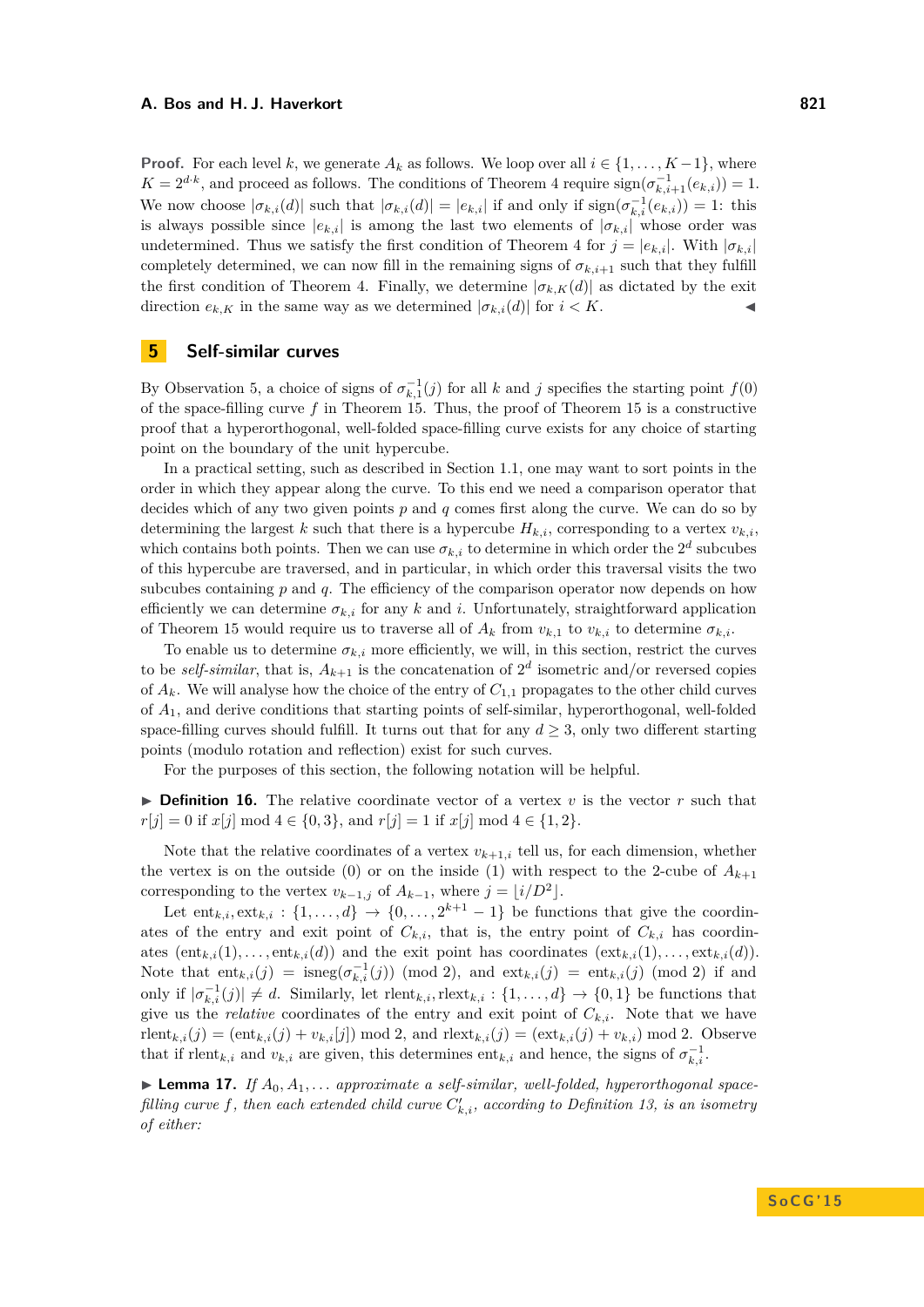- $\blacktriangleright$  *the concatenation of*  $\langle d \rangle$ ,  $G(d)$ , and  $\langle -(d-1) \rangle$  *(henceforth called type 0);*
- *the concatenation of*  $\langle d-1 \rangle$ *,*  $G(d)$ *, and*  $\langle d \rangle$  *(henceforth called type 1).*  $\overline{a}$

We will denote the type of the child curve  $C_{k,i}$  by  $T_{k,i}$ . A direct consequence of Lemma [17](#page-9-1) is that we may assume, without loss of generality (modulo reflection, rotation and reversal), that  $C_{0,1} = A_1 = G(d)$  with entry direction *d* and exit direction  $-(d-1)$ , with  $T_{0,1} = 0$ . Moreover, we should have  $v_{2,1}[d] = 0$  and  $v_{2,K}[d-1] = 0$ , where  $K = D^2 = (2^d)^2$ , so that the child curves  $C_{1,1}$  and  $C_{1,D}$  can be extended with, respectively, the same entry edge  $\langle d \rangle$ and the same exit edge  $\langle -(d-1) \rangle$  as  $C_{0,1}$ . By tracing the relative coordinates of the entry and exit points through the child curves of  $A_1$ , using the conditions of Theorems [4](#page-5-2) and [8,](#page-6-2) we now find the following:

► **Lemma 18.**  $rel_{1,D} =$  $rel_{1,1} \circ \omega$ *, where*  $\omega = [d-1, 2, \ldots, d-2, d, 1].$ 

When we inflate  $A_2$  to obtain  $A_3$ , so that a 2-curve replaces each vertex of  $A_1$ , the relative coordinates of each 2-curve's exit point should equal the relative coordinates of the next 2-curve's entry point. Because of self-similarity, the 2-curve replacing  $v_{1,i}$  must itself be an isometry of either  $A_2$  (if  $T_{1,i} = 0$ ) or  $\overleftarrow{A}_2$  (if  $T_{1,i} = 1$ ). As a result of the transformation  $\sigma_{1,i-1}$ , the relative coordinates of the exit point of the 2-curve replacing  $v_{1,i-1}$  are given by the function  $\text{rlent}_{1,1} \circ \omega \circ |\sigma_{1,i-1}^{-1}|$  if  $T_{1,i-1} = 0$ , and by  $\text{rlent}_{1,1} \circ |\sigma_{1,i-1}^{-1}|$  if  $T_{1,i-1} = 1$ . The relative coordinates of the entry point of the 2-curve replacing  $v_{1,i}$  are given by the function rlent<sub>1,1</sub>  $\circ |\sigma_{1,i}^{-1}|$  if  $T_{1,i} = 0$ , and by rlent<sub>1,1</sub>  $\circ \omega \circ |\sigma_{1,i}^{-1}|$  if  $T_{1,i} = 1$ . Thus we get:

#### <span id="page-10-0"></span>► Lemma 19.

 $If T_{1,i-1} = 0 \text{ and } T_{1,i} = 0, \text{ we have } \text{rlent}_{1,1} \circ \omega \circ |\sigma_{1,i-1}^{-1}| = \text{rlent}_{1,1} \circ |\sigma_{1,i}^{-1}|.$  $If T_{1,i-1} = 0 \text{ and } T_{1,i} = 1, \text{ we have } \text{rlent}_{1,1} \circ \omega \circ |\sigma_{1,i-1}^{-1}| = \text{rlent}_{1,1} \circ \omega \circ |\sigma_{1,i}^{-1}|.$  $If T_{1,i-1} = 1 \text{ and } T_{1,i} = 0, \text{ we have } \text{rlent}_{1,1} \circ |\sigma_{1,i-1}^{-1}| = \text{rlent}_{1,1} \circ |\sigma_{1,i}^{-1}|.$  $If T_{1,i-1} = 1 \text{ and } T_{1,i} = 1, \text{ we have } \text{rlent}_{1,1} \circ |\sigma_{1,i-1}^{-1}| = \text{rlent}_{1,1} \circ \omega \circ |\sigma_{1,i}^{-1}|.$ 

We can now analyse the possible successions of types  $T_{1,i}$  and permutations  $\sigma_{1,i}$  for  $i \in \{1, \ldots, 2^d\}$  and prove that Lemma [19](#page-10-0) can only be true if:

**► Lemma 20.**  $\text{rlen}_{1,1}(j) = \text{rlen}_{1,1}(j-1)$  *for all*  $j \in \{2, ..., d-1\}$ *.* 

By exploiting self-similarity recursively, we now find:

▶ **Lemma 21.**  $\text{rlent}_{k,1} = \text{rlent}_{1,1}$  *for all*  $k \ge 1$ *.* 

This leads almost directly to:

<span id="page-10-1"></span> $\triangleright$  **Theorem 22.** If *f* is a hyperorthogonal well-folded space-filling curve mapping [0,1] *to*  $[0,1]^d$ , then, modulo reflection, reversal and rotation,  $f(0)$  is either  $(0,\ldots,0,0)$  or  $(\frac{1}{3}, \ldots, \frac{1}{3}, 0).$ 

In fact, such curves exist for any  $d \geq 3$ :

<span id="page-10-3"></span> $\triangleright$  **Theorem 23.** For any  $d > 3$ , there are self-similar, hyperorthogonal, well-folded d*dimensional space-filling curves starting at*  $(0, \ldots, 0, 0)$  *and*  $(\frac{1}{3}, \ldots, \frac{1}{3}, 0)$ *.* 

It turns out that there are actually very few such curves for  $d = 3$  and  $d = 4$ :

<span id="page-10-2"></span> $\triangleright$  **Observation 24.** *If*  $d = 3$  *or*  $d = 4$ *, Lemma [12](#page-8-2) leaves no choice with respect to the last two elements, the third-last element, and the first element of the permutations*  $|\sigma_{k,i}|$  *in a self-similar curve.*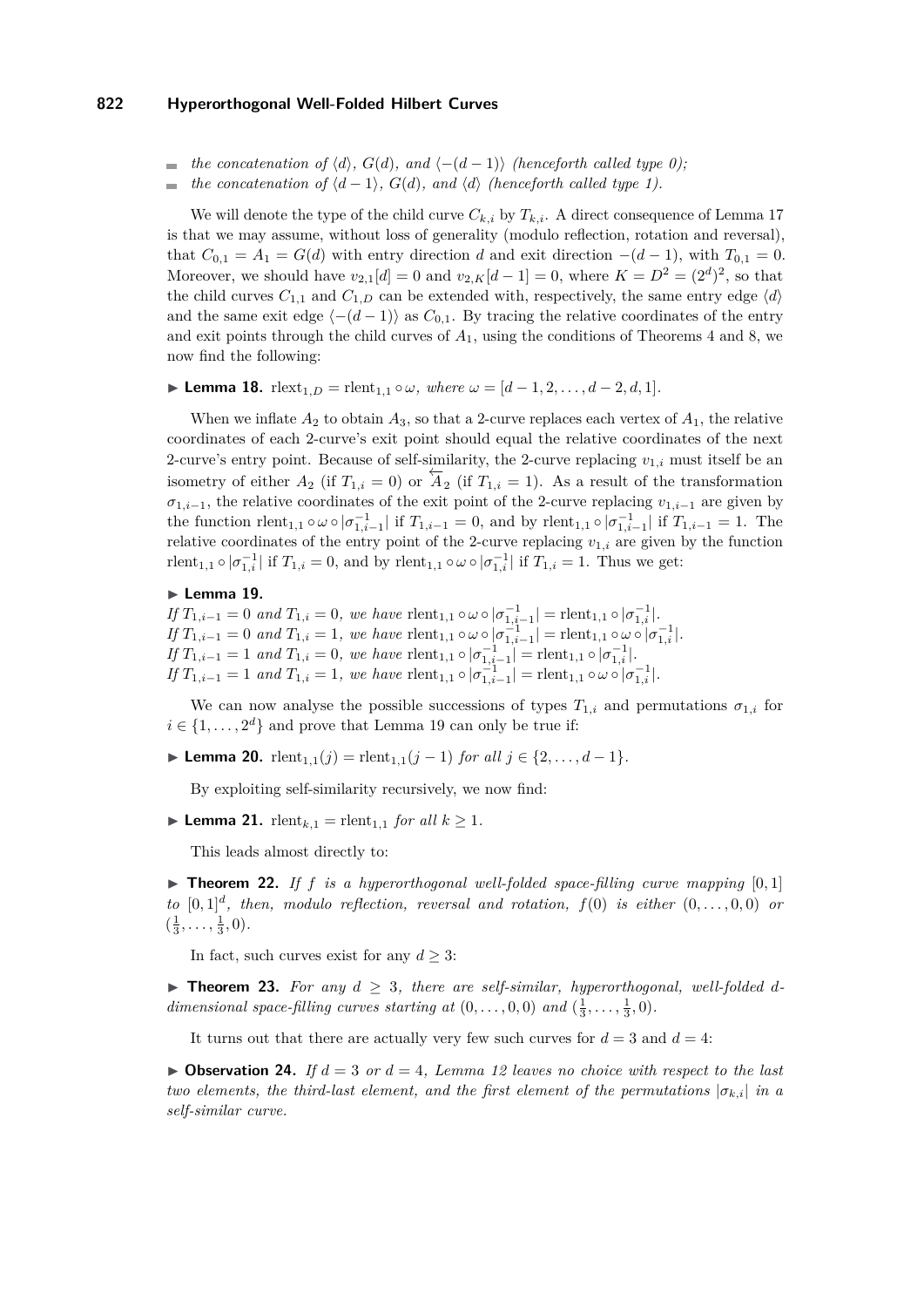<span id="page-11-1"></span>

**Figure 3** The three-dimensional, self-similar, hyperorthogonal, well-folded space-filling curve with starting points  $(0,0,0)$  (left) and  $(\frac{1}{3},\frac{1}{3},0)$  (centre), and the three-dimensional curve by Butz and Moore (right). The bold grey curve shows  $A_1$ . The solid black curves depict the child curves of  $A_1$ , the dashed lines between them indicate how they are connected. The symbols next to the child curves indicate whether they are type 0 (without arrow), or its reverse, type 1 (with arrow). For the Butz-Moore curve, no such indications are given, because the curve is symmetric and there is no need to distinguish between reflections and reversals. The white and black dots on the outer cube indicate the location of  $f(0)$  and  $f(1)$ .

**Corollary 25.** If  $d = 3$  or  $d = 4$ , there are exactly two self-similar, hyperorthogonal, *well-folded d-dimensional space-filling curves.*

**Proof.** For self-similar curves, we may assume the entry and exit direction to be fixed at  $\langle d \rangle$ and  $\langle -(d-1) \rangle$ , respectively. For the starting point, that is, the signs of  $\sigma_{k,1}^{-1}(j)$  for all *k* and *j*, only two combinations are possible (Theorem [22\)](#page-10-1). Theorem [15](#page-8-3) states that this leads to two unique hyperorthogonal, well-folded space-filling curves in which the elements of each  $|\sigma_{k,i}|$  are sorted by order of decreasing local edge distance ldist<sub>k,i</sub>. By Observation [24,](#page-10-2) for  $d = 3$  and  $d = 4$ , there is no other way to order the elements of each  $|\sigma_{k,i}|$ .

The two three-dimensional self-similar, hyperorthogonal, well-folded space-filling curves are illustrated in Figure [3,](#page-11-1) left and centre.

## <span id="page-11-0"></span>**6 Implementation in software**

It is relatively easy to implement an efficient comparison operator that decides which of any two given points comes first along a *d*-dimensional self-similar hyperorthogonal well-folded space-filling curve. For a fixed choice of space-filling curve *f*, a recursive implementation would take as input two points  $p, q \in [0, 1]^d$  that need to be compared, along with a signed permutation  $\sigma$  that specifies how the given curve is placed in the unit cube, and the direction of the curve (forward or reversed). Let  $S(p)$  and  $S(q)$  be the subcubes of width  $1/2$  that contain *p* and *q*, respectively.

If  $p = q$ , one point does not precede the other. Otherwise, if  $S(p) \neq S(q)$ , one can decide immediately which point comes first, based on the relative order of the vertices that represent  $S(p)$  and  $S(q)$  along the approximating 1-curve  $\sigma(G(d))$ . Finally, if  $S(p) = S(q)$ , that is, *p* and  $q$  lie in the same subcube of width  $1/2$ , then their relative order can be decided by a recursive call with:

- the points p and q, scaled and translated according to the transformation that maps  $S(p)$  $\rightarrow$ to the unit cube;
- the signed permutation and direction that specifies how the space-filling curve tra- $\rightarrow$ verses  $S(p)$ .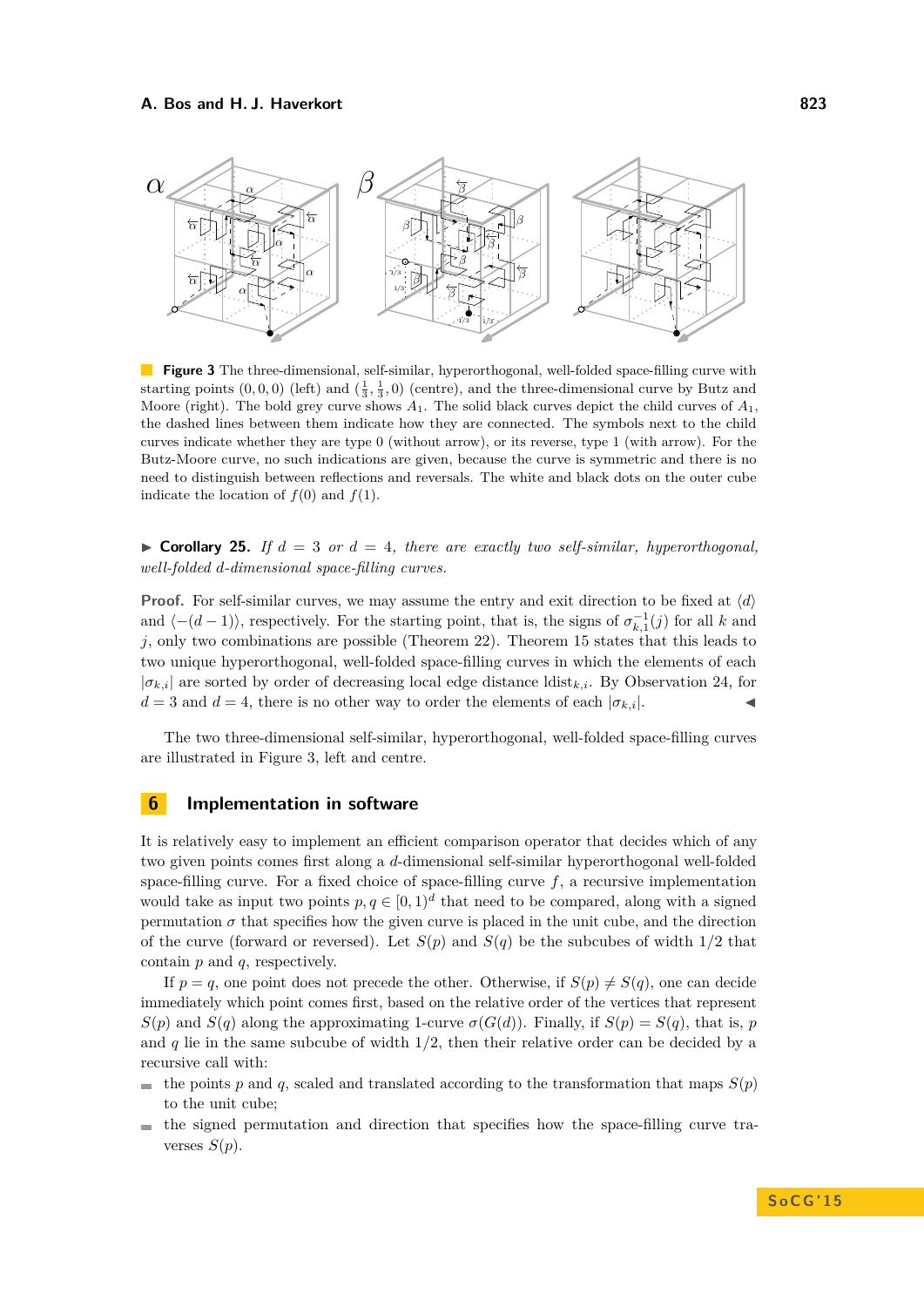In fact, thanks to the structure of the approximating curve  $\sigma(G(d))$ , one can examine the coordinates of *p* and *q* one by one, from the coordinate in dimension  $|\sigma|$ (*d*) to the coordinate in dimension  $|\sigma|(1)$ : as soon as a coordinate is found in which the binary representations of the fractional parts of  $p$  and  $q$  differ in the first bit, one can decide which of the two points precedes the other. Only if *p* and *q* are equal in the first bits of all coordinates, the algorithm needs to go in recursion.

To be able to make the recursive call, the algorithm needs to determine the permutation to use in recursion, that is, the transformation that maps the complete space-filling curve *f* to the section within  $S(p)$ , modulo scaling and translation. For the curves described by the constructions of Lemma [14](#page-8-5) and Theorem [23](#page-10-3) this is relatively straightforward. To determine the unsigned permutation to be used in recursion, we sort the *d* coordinate axes by decreasing local edge distance from  $S(p)$ . This sorted list of axes can be constructed on the fly in  $\Theta(d)$ time while examining the *d* coordinates of *p* and *q* to decide in which subcube they lie. By Lemma [14,](#page-8-5) the sorted list of axes gives us the (unsigned) permutation to use in recursion. The signs of the permutation to use in recursion now follow from applying the observations on relative entry points and permutation signs calculated in the previous section.

If the binary representations of the coordinates of *p* and *q* consist of *k* bits per coordinate, then the complete comparison operator runs in  $O(d \cdot k)$  time.

# <span id="page-12-0"></span>**7 Evaluation**

### **7.1 Comparing to the Butz-Moore curves**

The generalization of Hilbert's curve to *d* dimensions by Butz [\[4\]](#page-14-14), as implemented by Moore [\[13\]](#page-14-15), is a self-similar well-folded curve with starting point in the origin, in which the orientations (and therefore, the signs of the inverse permutations) of the child curves of  $A_1$  are the same as in our hyperorthogonal well-folded curve. Concretely,  $|\sigma_{1,i}[d]| = 1$ for  $i \in \{1, 2^d\}$ , and  $|\sigma_{1,i}[d]| = \max(|e_{1,i-1}|, |e_{1,i}|)$  for  $1 < i < 2^d$ . However, otherwise the permutations are different: all permutations in the Butz-Moore curves are rotations (in the permutation sense of the word), so  $|\sigma_{1,i}[j]| = |\sigma_{1,i}[d]| + j \pmod{d}$ . For a graphical description of the 3-dimensional curve, see Figure [3](#page-11-1) (right).

Assuming  $d \geq 3$ , the curve  $G(d)$  contains a sequence  $\langle 1, 2, -1, (2+\lfloor d/2 \rfloor), 1 \rangle$  or  $\langle 1, -2, -1,$  $(2 + |d/2|), 1$ , so there is an *i* such that  $|\sigma_{1,i}(d)| = 2$ ,  $|e_{1,i}| = 1$ , and  $|\sigma_{1,i+1}(d)| = 2 + |d/2|$ . We can now calculate that the curve through the last  $2\lfloor d/2\rfloor - 1 + 1$  vertices of  $C_{1,i}$  and the first  $2^{\lfloor d/2 \rfloor - 1} + 1$  vertices of  $C_{1,i+1}$  has box-to-curve ratio at least  $2^{d-1}/(2^{d/2} + 2)$ , and thus:

**Theorem 26.** *The Butz-Moore curve contains sections with box-to-curve ratio*  $\Omega(2^{d/2})$ *.* 

The worst-case box-to-curve ratio of the Butz-Moore curves is thus in sharp contrast with the worst-case box-to-curve ratio of our hyperorthogonal, well-folded curves, which have BCR at most 4 for any d. For verification we also calculated the actual worst-case BCR values for  $d \in \{2, 3, 4, 5, 6\}$  with the software from Sasburg [\[16\]](#page-14-17) (Table [2\)](#page-13-0). Further investigations may be done into average bcr values over curve sections of a given size, both for the hyperorthogonal and the Butz curves.

It should be noted, however, that BCR may not be the only relevant measure of bounding-box quality. Haverkort and Van Walderveen [\[7\]](#page-14-2) argued that, at least for  $d = 2$ , the size of the *boundary* of a bounding box may be as important as its volume—although volume and boundary size are usually correlated. Using Sasburg's software with a generalization of the worst-case bounding box perimeter ratio from Haverkort and Van Walderveen to higher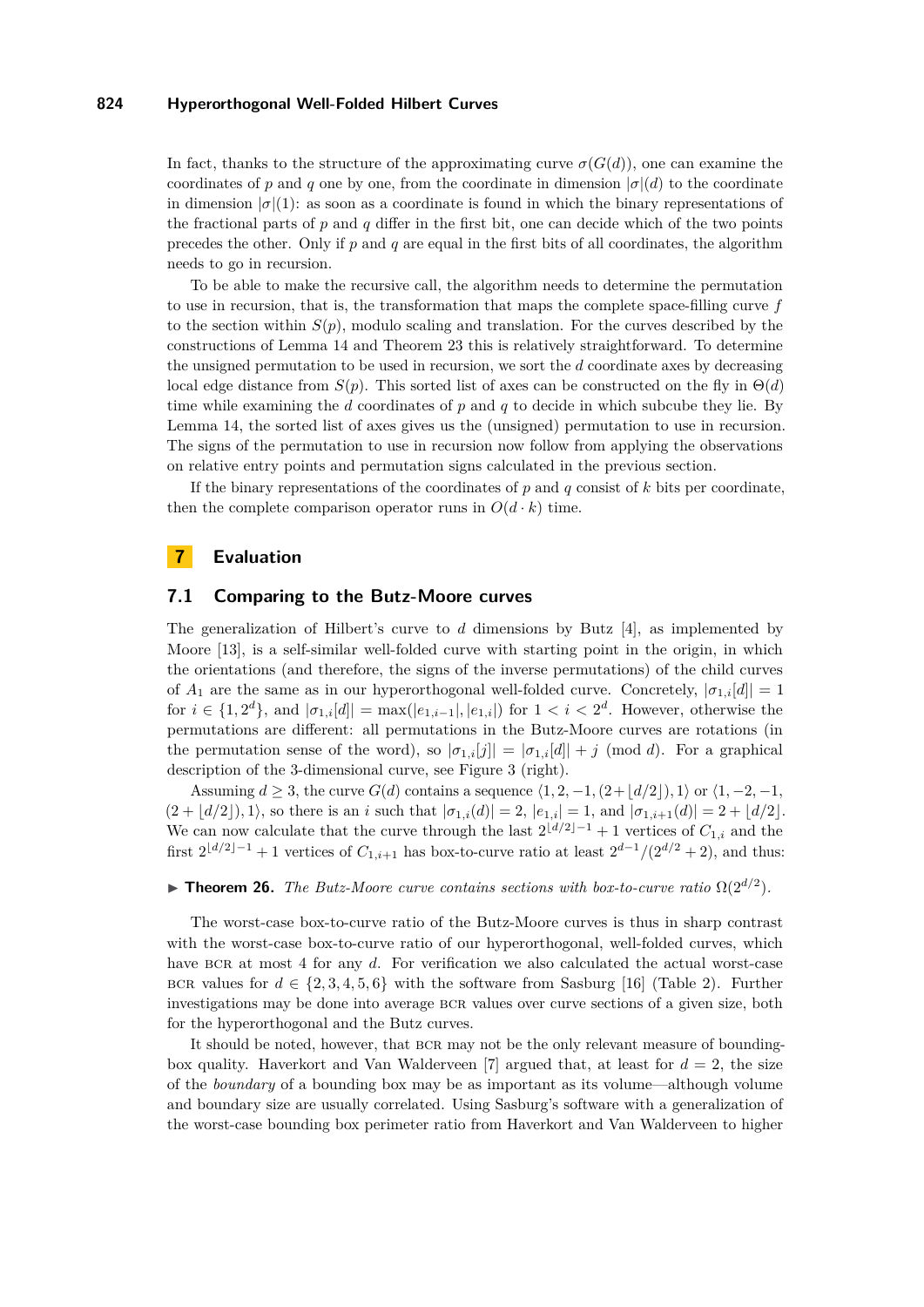| curve                                                                         | $d=2$ = 3 = 4 = 5 = 6 |                               |            |                                     | >7                                      |
|-------------------------------------------------------------------------------|-----------------------|-------------------------------|------------|-------------------------------------|-----------------------------------------|
| lower bound face-continuous                                                   |                       |                               |            |                                     | 2.00 2.54 3.15 3.54 3.76 $4-16/(2^d+3)$ |
| best claimed non-self-sim.                                                    |                       | $2.22^{\rm a}$ $2.89^{\rm b}$ |            |                                     |                                         |
| self-sim. hyperorth. well-fdd. $f(0) = (0, \ldots, 0, 0)$                     |                       | $2.40^{\circ}$ 3.11 3.53 3.76 |            | -3.88                               | $\leq 4$                                |
| self-sim. hyperorth. well-fdd. $f(0) = (\frac{1}{3}, \ldots, \frac{1}{3}, 0)$ |                       |                               |            | 3.14 3.67 3.83 3.92                 | $\leq 4$                                |
| lower bound non-face-continuous                                               |                       |                               |            | 3.00 3.50 3.75 3.87 3.93            | $4 - 4/2^d$                             |
| Butz-Moore                                                                    |                       |                               |            | $2.40^{\circ}$ 3.11 4.74 7.08 10.65 | $\Omega(2^{d/2})$                       |
| $TTZ$ [ $-1$ ]<br>$2\alpha$<br>$F \rightarrow F^{-1}$<br>bт<br>TT 0           | <b>F</b> $\sim$ 1     | $C$ TT+11 $\rightarrow$ 5     | $F^{\sim}$ |                                     |                                         |

<span id="page-13-0"></span>**Table 2** Worst-case box-to-curve ratios for various curves in up to 6 dimensions.

 $βΩ$ -curve [\[17\]](#page-14-16) analysed by H&vW [\[7\]](#page-14-2); Iupiter  $[5]$ ; <sup>c</sup> Hilbert's curve  $[9]$ 

dimensions, we found that already for *d* = 3, the self-similar hyperorthogonal well-folded curve with starting point  $(\frac{1}{3}, \frac{1}{3}, 0)$  outperforms the Butz curve.

## **7.2 What about other curves?**

In this work we study space-filling curves that can be described by a series of approximating curves  $A_0, A_1, \ldots, A_n$ , where  $A_k$  is a curve on the *k*-cube. Within this context, we restricted our search for curves with good worst-case bcr first to face-continuous curves; then, more specifically, to well-folded curves; then to hyperorthogonal well-folded curves; and finally to self-similar, hyperorthogonal, well-folded curves. We found that if  $d = 3$  or  $d = 4$ , there are only two self-similar hyperorthogonal well-folded space-filling curves. For  $d = 5$  and up, there are many more, as Lemma [12](#page-8-2) then starts to leave room for swaps among the first elements of the permutations  $\sigma_{k,i}$ . We will now address the question of how much room for further improvement there is within these restrictions or if some of these restrictions are dropped.

For  $d = 2$ , Haverkort and Van Walderveen [\[7\]](#page-14-2) report that the BCR of any section of the well-folded, non-self-similar *β*Ω-curve [\[17\]](#page-14-16) is 2.22 in the worst case, and for  $d = 3$ , Haverkort [\[5\]](#page-14-12) claims a fairly complicated, non-self-similar, face-continuous curve with a worstcase bcr of 2.89. These constructions, which do not easily generalize to higher dimensions, constitute improvements of less than 10% with respect to the self-similar hyperorthogonal well-folded curves. For larger values of *d*, no face-continuous curve can be much better than any hyperorthogonal well-folded curve, since the first is subject to a lower bound that quickly approaches the upper bound of the latter as *d* grows:

<span id="page-13-2"></span>**Find 17.** If *f* is a space-filling curve approximated by a series of curves  $A_0, \ldots, A_k$ *within the framework of Section* [1.3,](#page-3-0) *then f has a section with BCR at least*  $4 - \frac{16}{2^d + 3}$ *.* 

The proof is based on the fact that any such curve must contain a sequence of at most  $2^{d-2}+1$  edges that have all axes  $\{1,\ldots,d\}$ . For the specific case of  $d=2$ , Haverkort and Van Walderveen [\[7\]](#page-14-2) prove a stronger lower bound of 2.

Now suppose we drop the restriction to face-continuous curves. More precisely, suppose we have a space-filling curve approximated by a sequence of curves on the grid  $A_0, A_1, \ldots$ where we allow our curves on the grid to have diagonal edges, that is, we allow any edge  $(v, w)$  such that  $w \neq v$  and  $|w[j] - v[j]| \leq 1$  for all  $j \in \{1, \ldots, d\}$ . In that case, the lower bound becomes even worse:

<span id="page-13-1"></span>**Find 28.** *If there is a k* and *i* such that  $v_{k,i}$  and  $v_{k,i+1}$  differ in at least two coordinates *(in other words: if there is a diagonal edge), then f has a section with BCR at least*  $4-4/2^d$ .

Note that, as Table [2](#page-13-0) shows, at least for *d* up to 6 the lower bound of Theorem [28](#page-13-1) for curves with "diagonal edges" is greater than the worst-case bcr of the best hyperorthogonal,